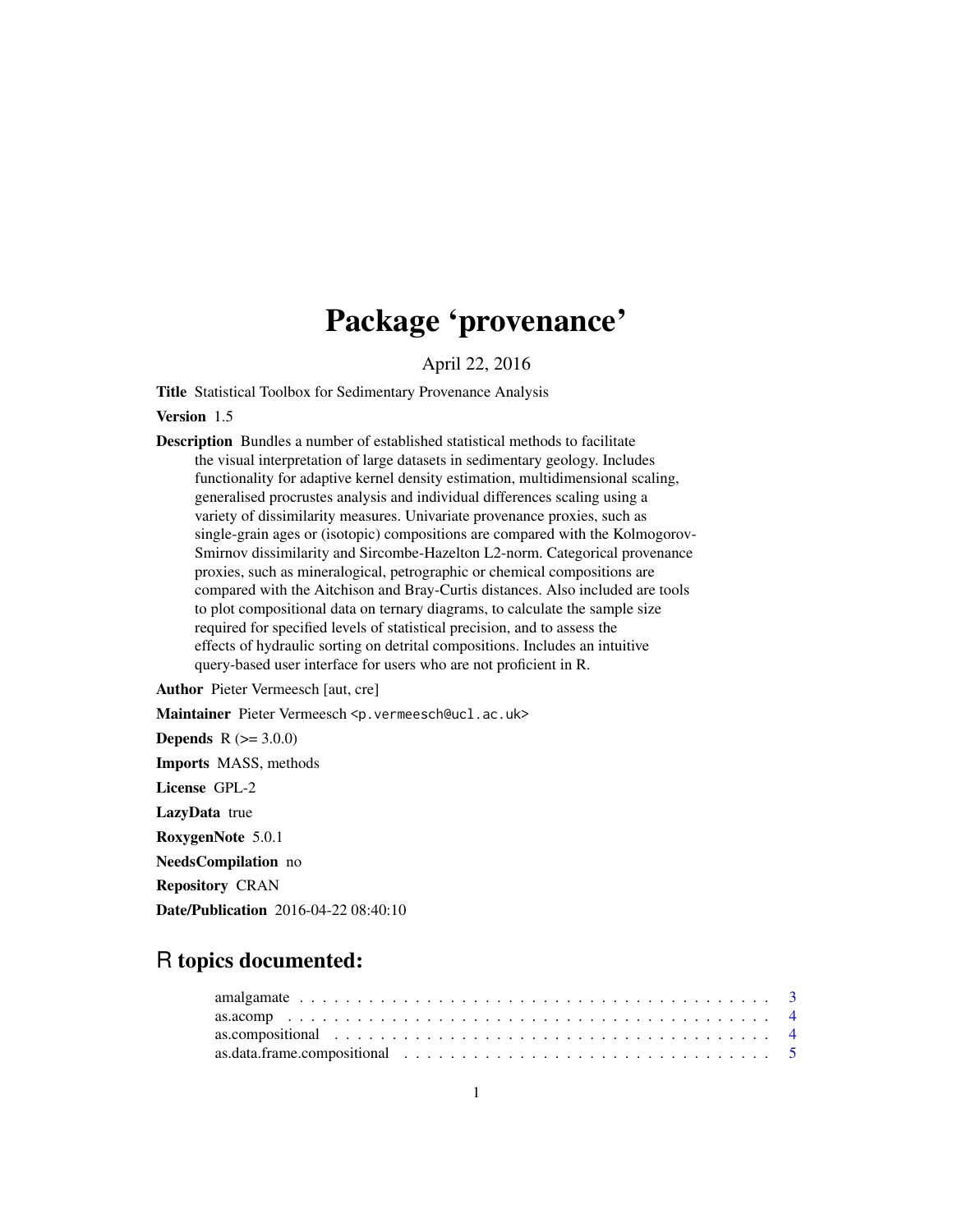| 6              |
|----------------|
| $\overline{7}$ |
| $\overline{7}$ |
| 8              |
| 9              |
| diss<br>10     |
| 10             |
| 11             |
| 12             |
| 13             |
| 13             |
| 14             |
| 15             |
| 16             |
| 17             |
| 18             |
| 19             |
| 20             |
| 21             |
| 21             |
| 22             |
| 23             |
| 24             |
| 25             |
| 25             |
| 26             |
| 27             |
| 28             |
| 29             |
| 30             |
| 30             |
| 31             |
| 32             |
| 33             |
| 34<br>SH.diss  |
| 35             |
| 35             |
| 36             |
| 37             |

**Index**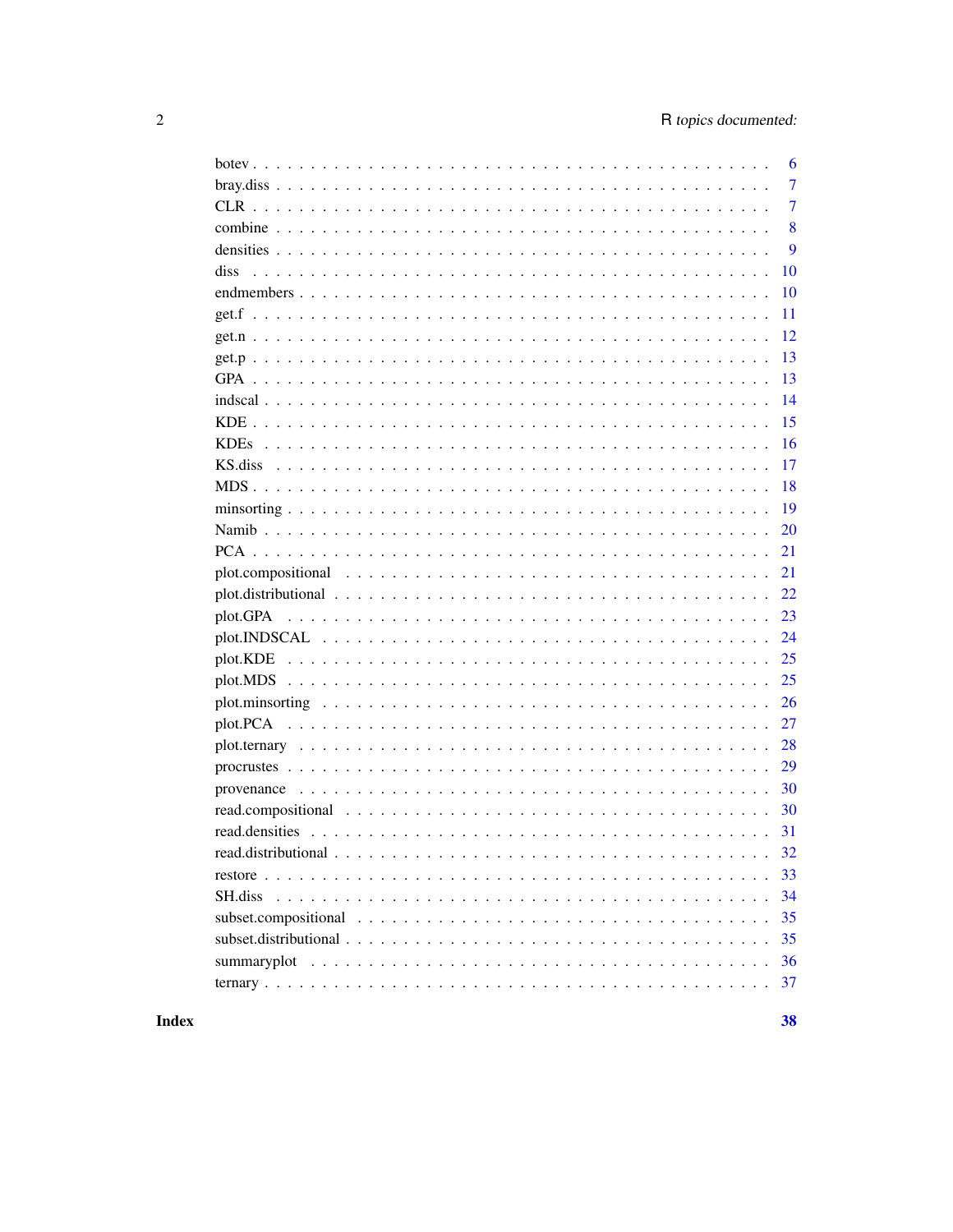<span id="page-2-0"></span>

Adds several components of a composition together into a single component

#### Usage

```
amalgamate(X, ...)
## Default S3 method:
amalgamate(X, ...)
## S3 method for class 'compositional'
amalgamate(X, ...)
## S3 method for class 'SRDcorrected'
amalgamate(X, ...)
```
# Arguments

|          | a compositional dataset                                                                                              |
|----------|----------------------------------------------------------------------------------------------------------------------|
| $\cdots$ | a series of new labels assigned to strings or vectors of strings denoting the com-<br>ponents that need amalgamating |

#### Value

an object of the same class as X with fewer components

```
data(Namib)
HMcomponents <- c("zr","tm","rt","TiOx","sph","ap","ep",
                  "gt","st","amp","cpx","opx")
am <- amalgamate(Namib$PTHM,feldspars=c("KF","P"),
                 lithics=c("Lm","Lv","Ls"),heavies=HMcomponents)
plot(ternary(am))
```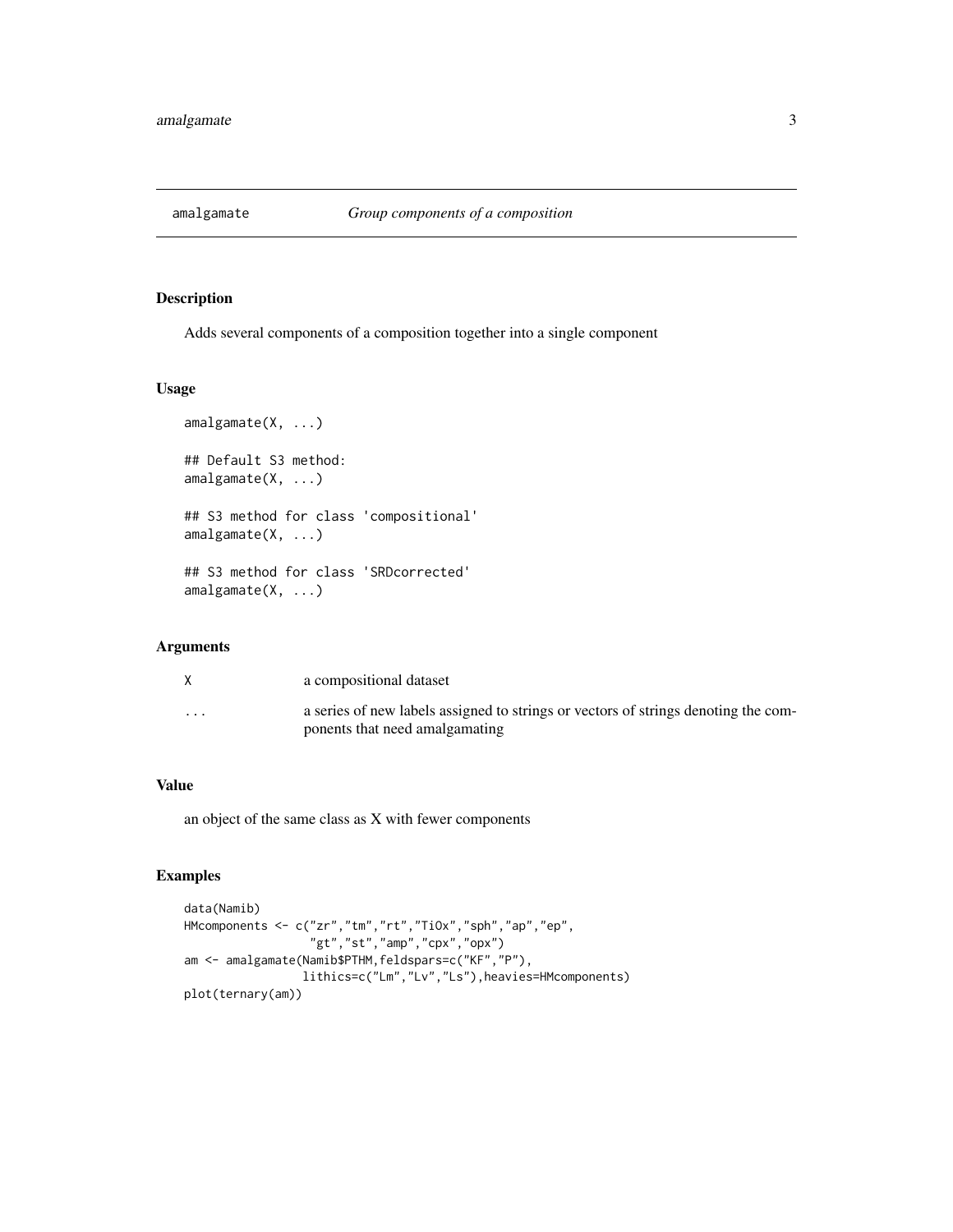<span id="page-3-0"></span>

Convert an object of class compositional to an object of class acomp for use in the compositions package

#### Usage

as.acomp(x)

#### Arguments

x an object of class compositional

#### Value

a data.frame

#### Examples

```
data(Namib)
qfl <- ternary(Namib$PT,c('Q'),c('KF','P'),c('Lm','Lv','Ls'))
plot(qfl,type="QFL.dickinson")
qfl.acomp <- as.acomp(qfl)
## uncomment the next two lines to plot an error
## ellipse using the compositions package:
# library(compositions)
# ellipses(mean(qfl.acomp),var(qfl.acomp),r=2)
```
as.compositional *create a* compositional *object*

#### Description

Convert an object of class matrix, data.fram or acomp to an object of class compositional

#### Usage

```
as. compositional(x, method = NULL, colmap = "rainbow")
```
# Arguments

| an object of class matrix, data, fram or acomp                                   |
|----------------------------------------------------------------------------------|
| dissimilarity measure, either 'aitchison' for Aitchison's CLR-distance or 'bray' |
| for the Bray-Curtis distance.                                                    |
| the colour map to be used in pie charts.                                         |
|                                                                                  |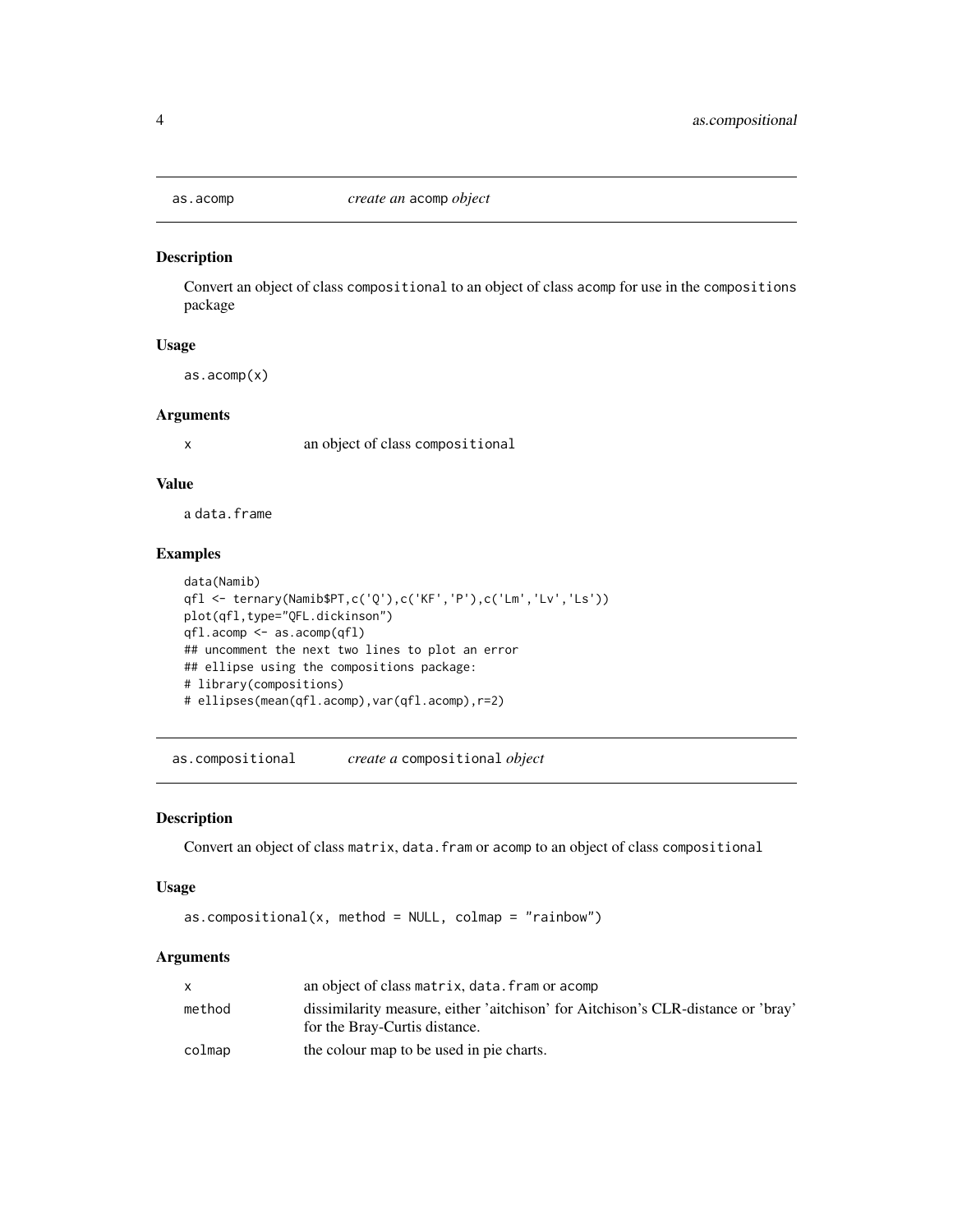### <span id="page-4-0"></span>Value

an object of class compositional

#### Examples

```
data(Namib)
PT.acomp <- as.acomp(Namib$PT)
PT.compositional <- as.compositional(PT.acomp)
print(Namib$PT$x - PT.compositional$x)
## uncomment the following lines for an illustration of using this
## function to integrate the \code{provenance} package with \code{compositions}
# library(compositions)
# data(Glacial)
# a.glac <- acomp(Glacial)
# c.glac <- as.compositional(a.glac)
# summaryplot(c.glac,ncol=8)
```
as.data.frame.compositional

*create a* data.frame *object*

#### Description

Convert an object of class compositional to a data. frame for use in the robCompositions package

## Usage

```
## S3 method for class 'compositional'
as.data.frame(x, ...)
```
#### Arguments

|          | an object of class compositional                           |
|----------|------------------------------------------------------------|
| $\cdots$ | optional arguments to be passed on to the generic function |

# Value

a data.frame

```
data(Namib)
qfl <- ternary(Namib$PT,c('Q'),c('KF','P'),c('Lm','Lv','Ls'))
plot(qfl,type="QFL.dickinson")
qfl.frame <- as.data.frame(qfl)
## uncomment the next two lines to plot an error
## ellipse using the robCompositions package:
```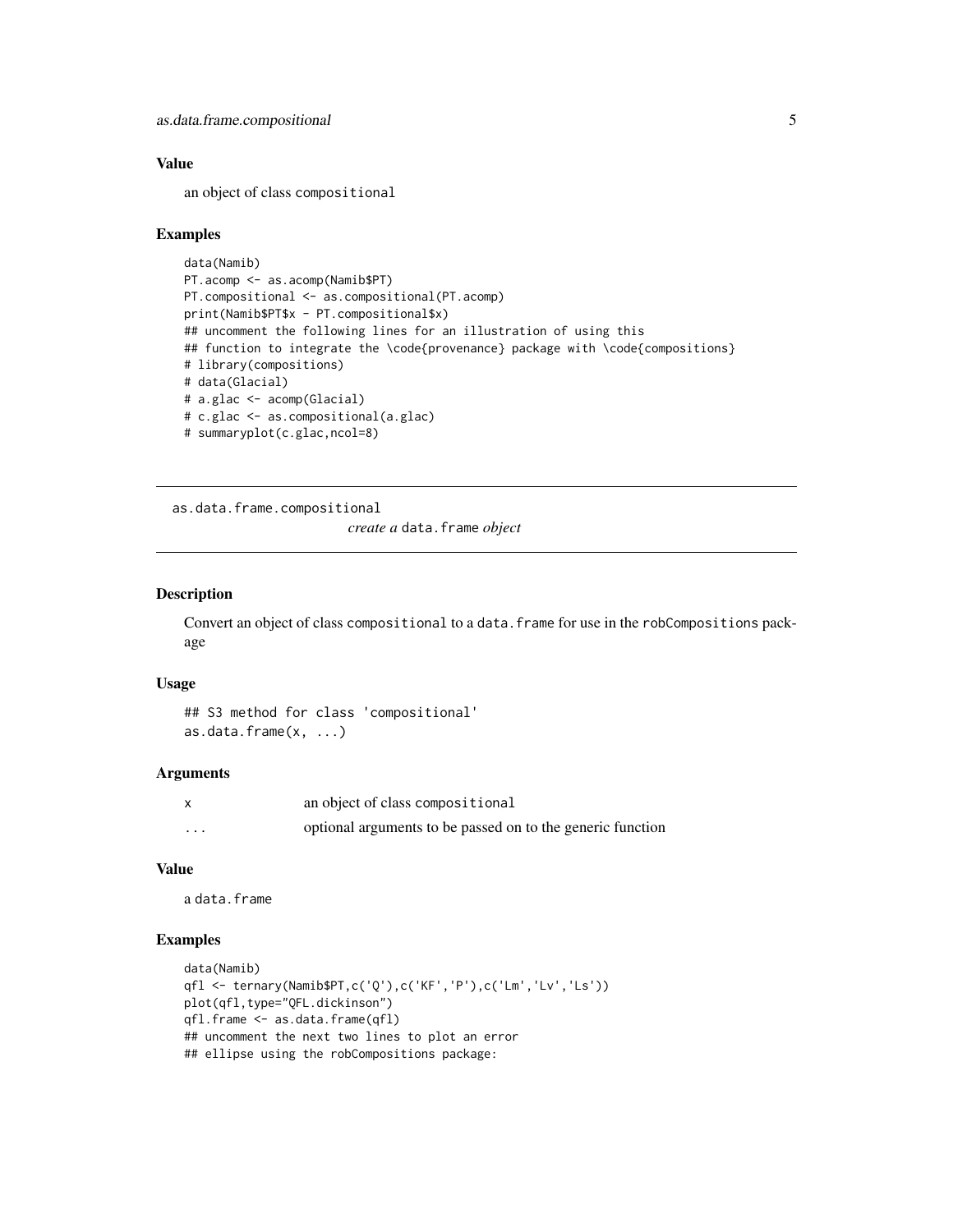**6** botev botev and the set of the set of the set of the set of the set of the set of the set of the set of the set of the set of the set of the set of the set of the set of the set of the set of the set of the set of the

```
# library(robCompositions)
```

```
# pca <- pcaCoDa(qfl.frame)
```
# plot(pca,xlabs=rownames(qfl.frame))

# botev *Compute the optimal kernel bandwidth*

# Description

Uses the diffusion algorithm of Zdravko Botev (2011) to calculate the bandwidth for kernel density estimation

#### Usage

botev(x)

# Arguments

x a vector of ordinal data

#### Value

a scalar value with the optimal bandwidth

# Author(s)

Dzdravko Botev

#### References

Botev, Z. I., J. F. Grotowski, and D. P. Kroese. "Kernel density estimation via diffusion." The Annals of Statistics 38.5 (2010): 2916-2957.

```
fname <- system.file("DZ.csv",package="provenance")
bw <- botev(read.distributional(fname)$x$N1)
print(bw)
```
<span id="page-5-0"></span>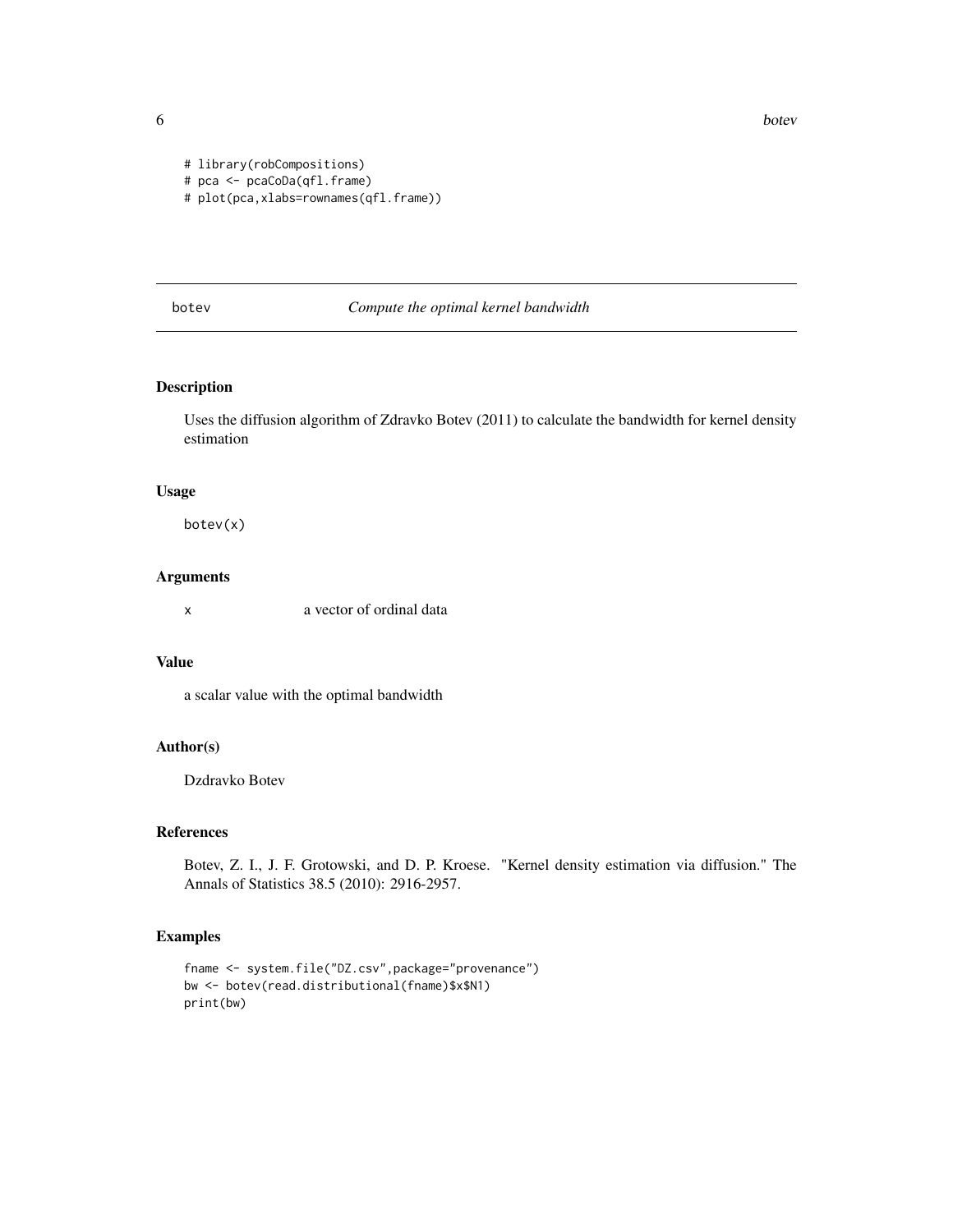<span id="page-6-0"></span>

Calculates the Bray-Curtis dissimilarity between two samples

# Usage

bray.diss(x, y)

# Arguments

| a vector containing the first compositional sample                  |
|---------------------------------------------------------------------|
| a vector of length $(x)$ containing the second compositional sample |

# Value

a scalar value

# Examples

data(Namib) print(bray.diss(Namib\$HM\$x["N1",],Namib\$HM\$x["N2",]))

CLR *Centred logratio transformation*

# Description

Calculates Aitchison's centered logratio transformation for a dataset of class compositional

#### Usage

CLR(x)

# Arguments

x an object of class compositional

# Value

a matrix of CLR coordinates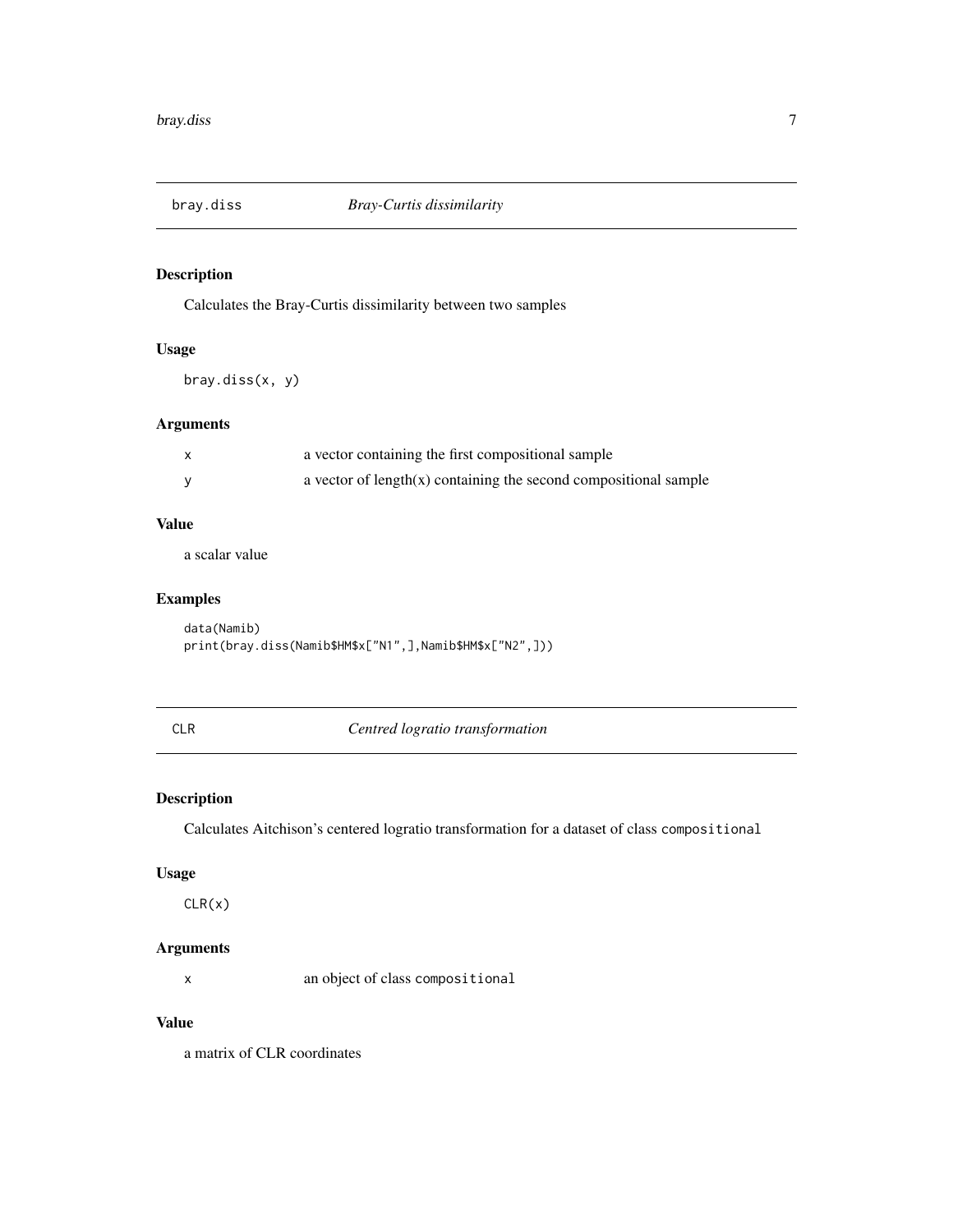#### 8 combine to the combine of the combine of the combine of the combine of the combine of the combine of the combine of the combine of the combine of the combine of the combine of the combine of the combine of the combine of

# Examples

```
# The following code shows that applying provenance's PCA function
# to compositional data is equivalent to applying R's built-in
# princomp function to the CLR transformed data.
data(Namib)
plot(PCA(Namib$Major))
dev.new()
clrdat <- CLR(Namib$Major)$x
biplot(princomp(clrdat))
```
combine *Combine samples of distributional data*

# Description

Lumps all single grain analyses of several samples together under a new name

#### Usage

 $combine(X, \ldots)$ 

# Arguments

|          | a distributional dataset                                                                                          |
|----------|-------------------------------------------------------------------------------------------------------------------|
| $\cdots$ | a series of new labels assigned to strings or vectors of strings denoting the sam-<br>ples that need amalgamating |

#### Value

a distributional data object with fewer samples than X

```
data(Namib)
combined <- combine(Namib$DZ,east=c('N3','N4','N5','N6','N7','N8','N9','N10'),
                      west=c('N1','N2','N11','N12','T8','T13'))
summaryplot(KDEs(combined))
```
<span id="page-7-0"></span>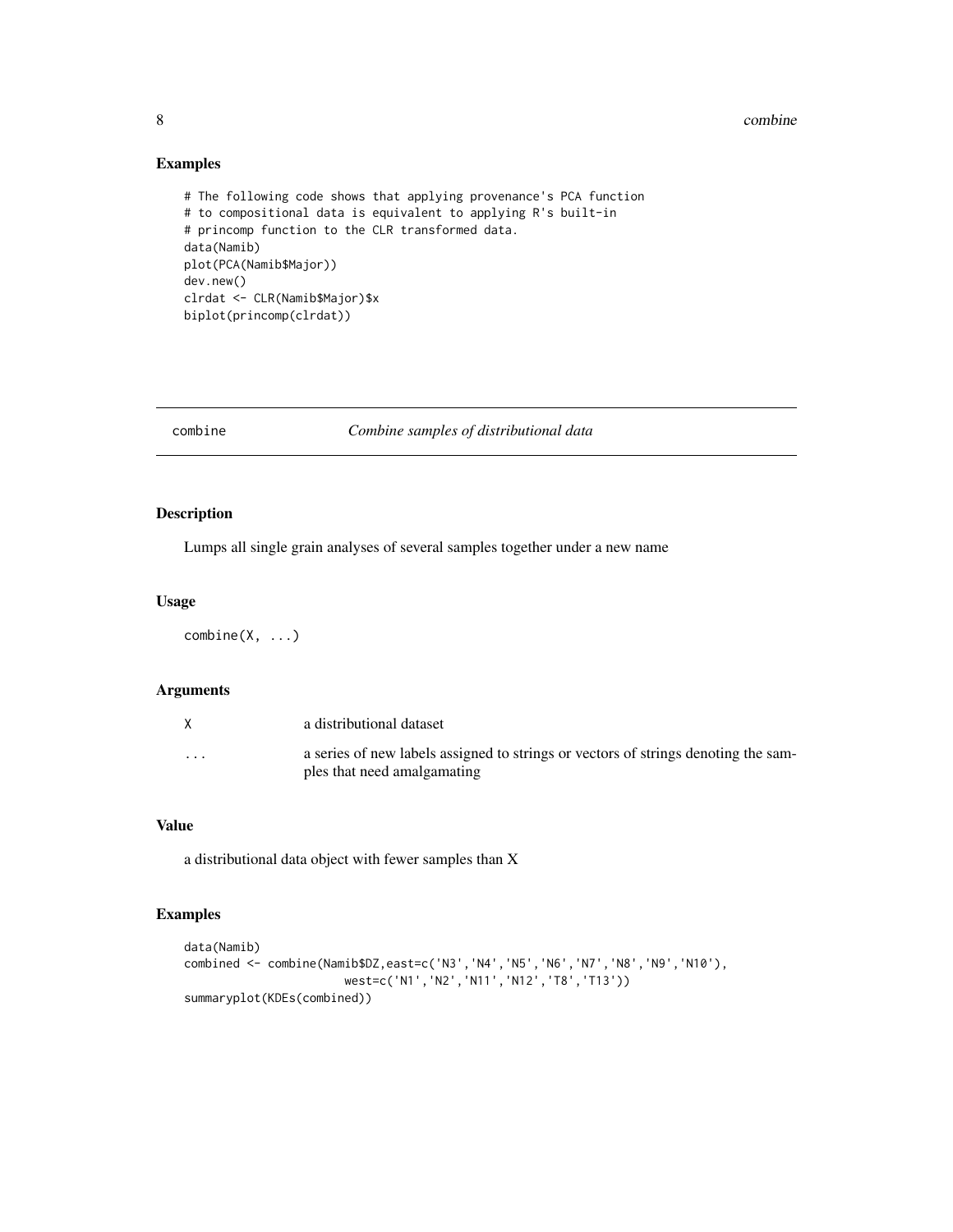<span id="page-8-0"></span>

List of rock and mineral densities using the following abbreviations: Q (quartz), KF (K-feldspar), P (plagioclase), F (feldspar), Lvf (felsic/porfiritic volcanic rock fragments), Lvm (microlithic / porfiritic / trachitic volcanic rock fragments), Lcc (calcite), Lcd (dolomite), Lp (marl), Lch (chert), Lms (argillaceous / micaceous rock fragments), Lmv (metavolcanics), Lmf (metasediments), Lmb (metabasites), Lv (volcanic rock fragments), Lc (carbonates), Ls (sedimentary rock fragments), Lm (metamorphic rock fragments), Lu (serpentinite), mica, opaques, FeOx (Fe-oxides), turbids, zr (zircon), tm (tourmaline), rt (rutile), TiOx (Ti-oxides), sph (titanite), ap (apatite), mon (monazite), oth (other minerals), ep (epidote), othLgM (prehnite + pumpellyite + lawsonite + carpholite), gt (garnet), ctd (chloritoid), st (staurolite), and (andalusite), ky (kyanite), sil (sillimanite), amp (amphibole), px (pyroxene), cpx (clinopyroxene), opx (orthopyroxene), ol (olivine), spinel and othHM (other heavy minerals).

#### Author(s)

Alberto Resentini and Pieter Vermeesch

#### References

Resentini, A, Malusa M G and Garzanti, E. "MinSORTING: An Excel worksheet for modelling mineral grain-size distribution in sediments, with application to detrital geochronology and provenance studies." Computers & Geosciences 59 (2013): 90-97.

Garzanti, E, Ando, S and Vezzoli, G. "Settling equivalence of detrital minerals and grain-size dependence of sediment composition." Earth and Planetary Science Letters 273.1 (2008): 138-151.

#### See Also

restore, minsorting

```
data(Namib,densities)
N8 <- subset(Namib$HM,select="N8")
distribution <- minsorting(N8,densities,phi=2,sigmaphi=1,medium="air",by=0.05)
plot(distribution)
```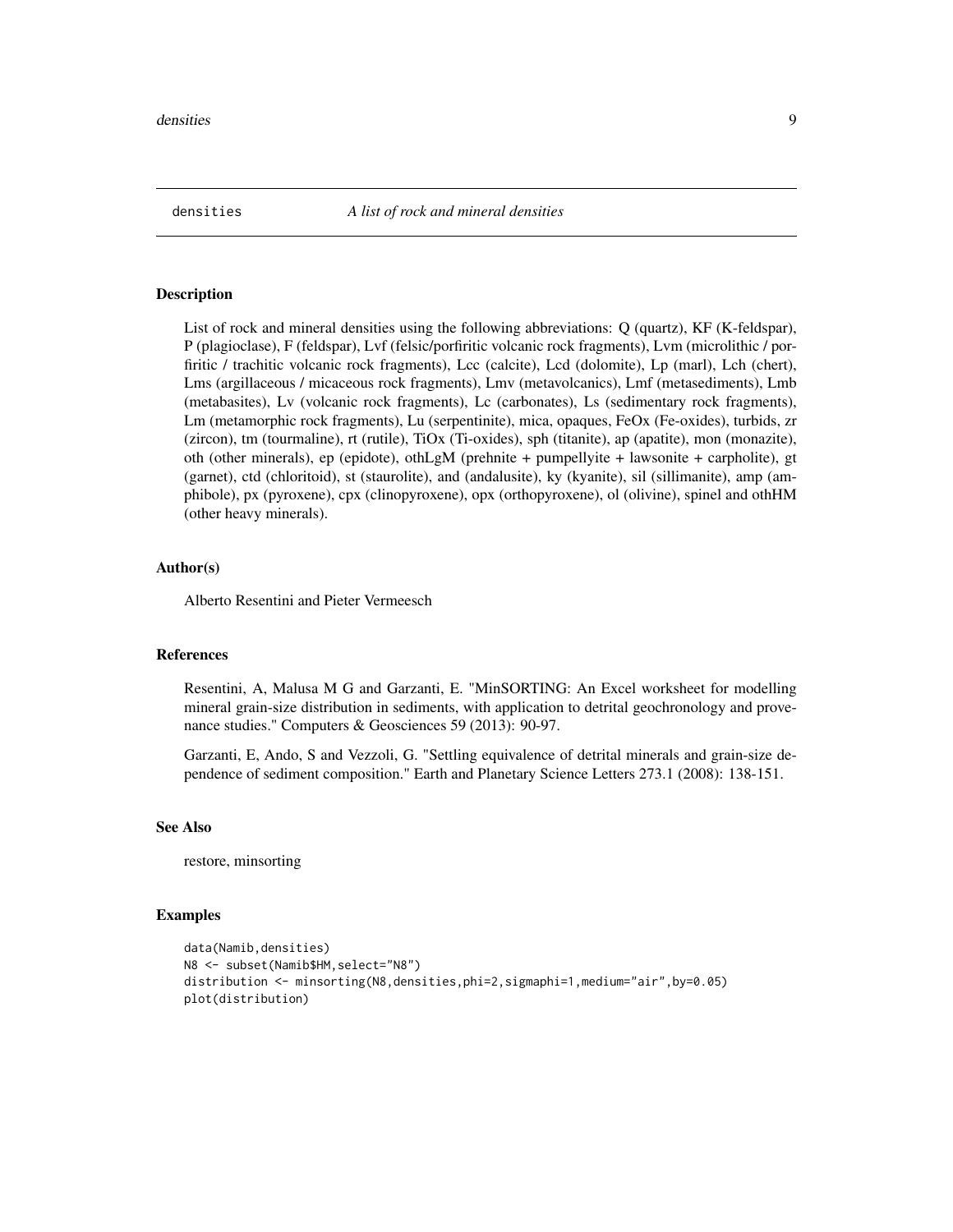<span id="page-9-0"></span>diss *Calculate the dissimilarity matrix between two* distributional *or* compositional *datasets*

# Description

Calculate the dissimilarity matrix between two datasets of class distributional or compositional using the Kolmogorov-Smirnov, Sircombe-Hazelton, Aitchison or Bray Curtis distance

#### Usage

diss(x, method) ## S3 method for class 'distributional'  $diss(x, method = NULL)$ ## S3 method for class 'compositional'  $diss(x, method = NULL)$ 

#### Arguments

| $\mathsf{x}$ | an object of class distributional or compositional  |
|--------------|-----------------------------------------------------|
| method       | (optional) either "KS", "SH", "aitchison" or "bray" |

#### Value

an object of class diss

#### Examples

```
data(Namib)
print(round(100*diss(Namib$DZ)))
```
endmembers *Petrographic end-member compositions*

# Description

A compositional dataset comprising the mineralogical compositions of the following end-members: undissected\_magmatic\_arc, dissected\_magmatic\_arc, ophiolite, recycled\_clastic, undissected\_continental\_l transitional\_continental\_block, dissected\_continental\_block, subcreted\_axial\_belt and subducted\_axial\_belt

#### Author(s)

Alberto Resentini and Pieter Vermeesch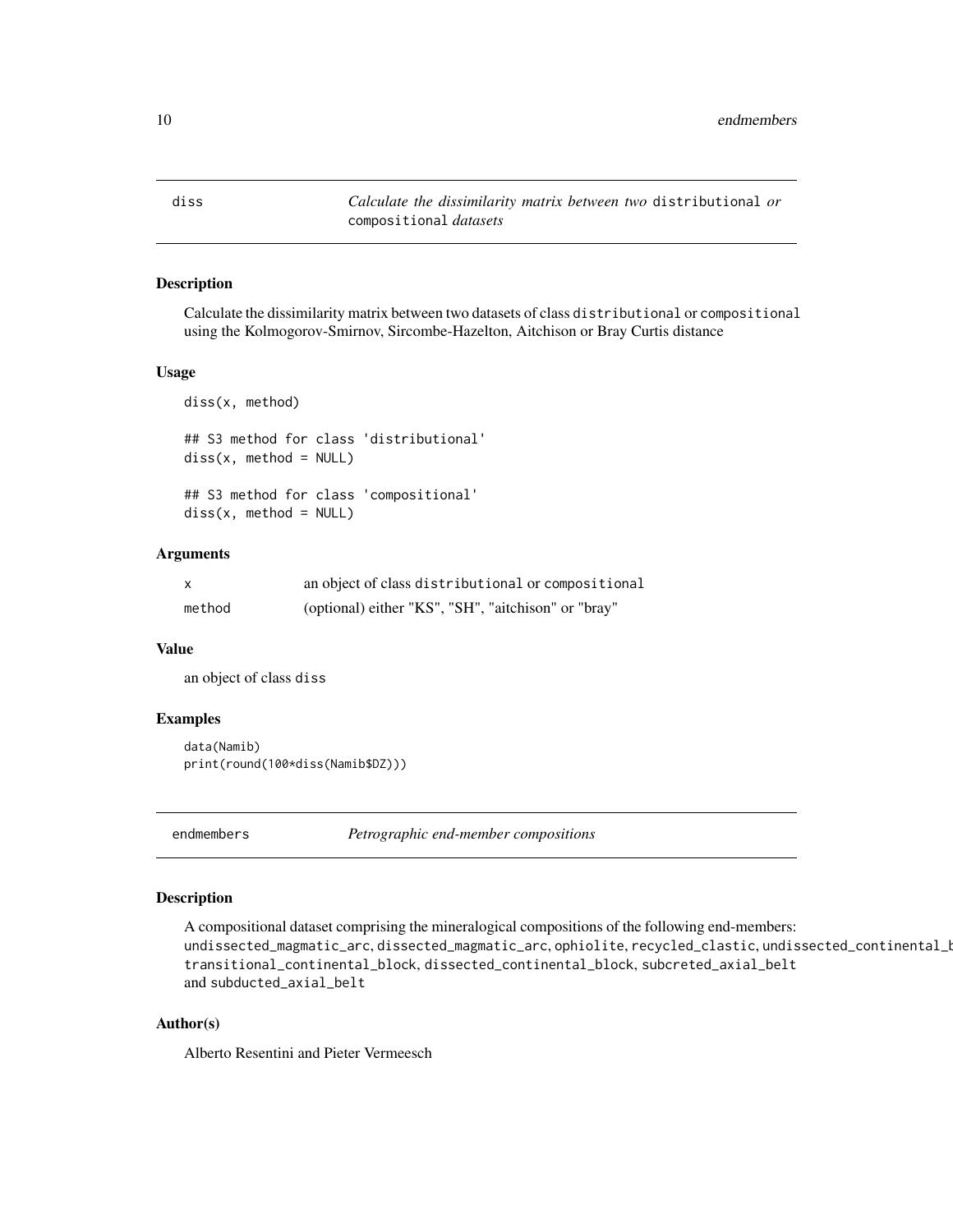#### <span id="page-10-0"></span>get.f  $\qquad \qquad$  11

#### References

Resentini, A, Malusa M G and Garzanti, E. "MinSORTING: An Excel worksheet for modelling mineral grain-size distribution in sediments, with application to detrital geochronology and provenance studies." Computers & Geosciences 59 (2013): 90-97.

Garzanti, E, Ando, S and Vezzoli, G. "Settling equivalence of detrital minerals and grain-size dependence of sediment composition." Earth and Planetary Science Letters 273.1 (2008): 138-151.

#### See Also

minsorting

#### Examples

```
data(endmembers,densities)
ophiolite <- subset(endmembers,select="ophiolite")
plot(minsorting(ophiolite,densities,by=0.05))
```
get.f *Calculate the largest fraction that is likely to be missed*

#### Description

For a given sample size, returns the largest fraction which has been sampled with  $p \times 100$ 

#### Usage

 $get.f(n, p = 0.05)$ 

# Arguments

| the number of grains in the detrital sample |
|---------------------------------------------|
| the required level of confidence            |

#### Value

the largest fraction that is sampled with at least 100 x p certainty

#### References

Vermeesch, Pieter. "How many grains are needed for a provenance study?." Earth and Planetary Science Letters 224.3 (2004): 441-451.

# Examples

print(get.f(60)) print(get.f(117))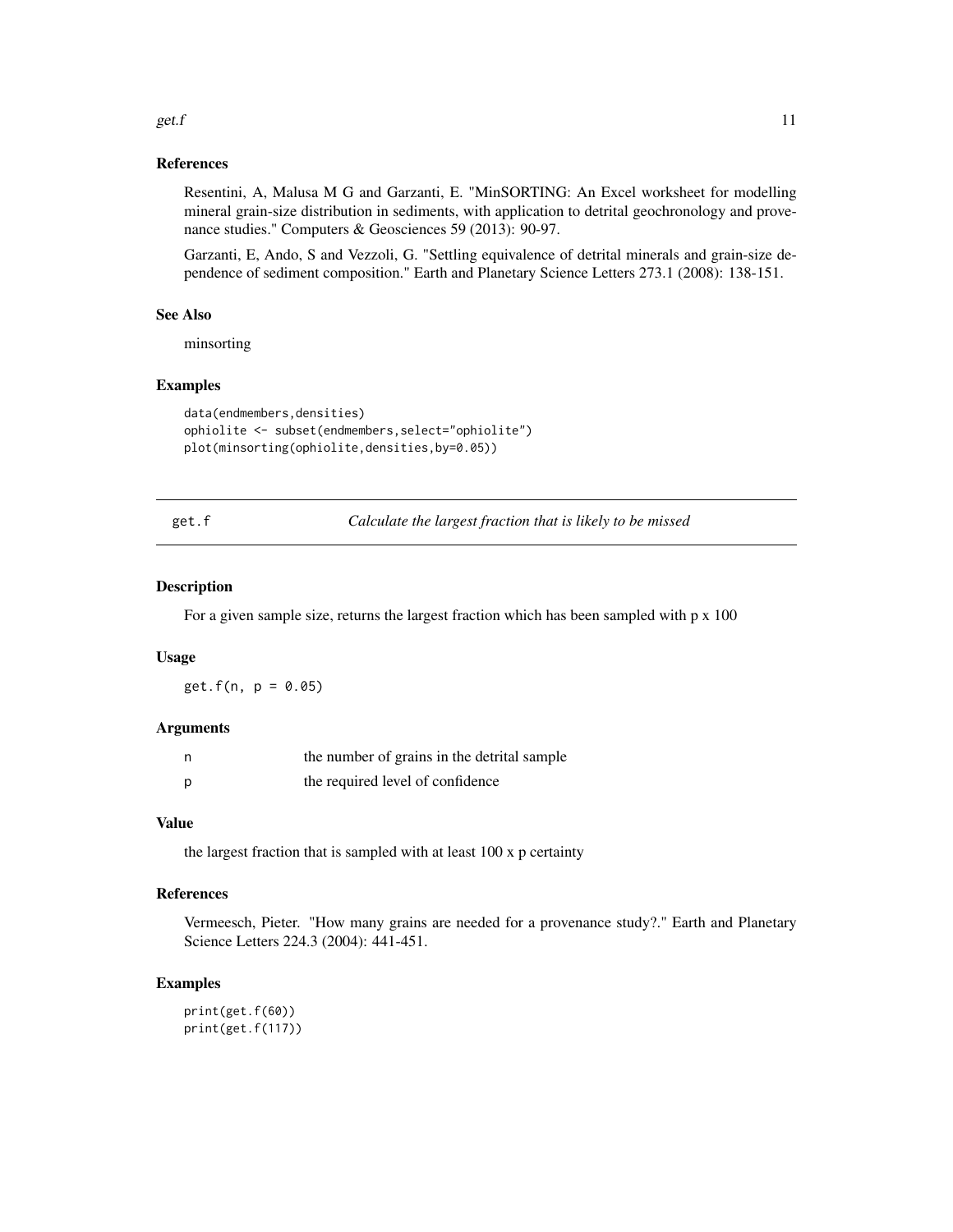<span id="page-11-0"></span>

Returns the number of grains that need to be analysed to decrease the likelihood of missing any fraction greater than a given size below a given level.

# Usage

 $get.n(p = 0.05, f = 0.05)$ 

#### Arguments

| р  | the probability that all n grains in the sample have missed at least one fraction<br>of size f |
|----|------------------------------------------------------------------------------------------------|
|    | the size of the smallest resolvable fraction $(0 < f < 1)$                                     |
| n. | the number of grains in the sample                                                             |

#### Value

the number of grains needed to reduce the chance of missing at least one fraction f of the total population to less than p

#### References

Vermeesch, Pieter. "How many grains are needed for a provenance study?." Earth and Planetary Science Letters 224.3 (2004): 441-451.

```
# number of grains required to be 99% that no fraction greater than 5% was missed:
print(get.n(0.01))
# number of grains required to be 90% that no fraction greater than 10% was missed:
print(get.n(p=0.1,f=0.1))
```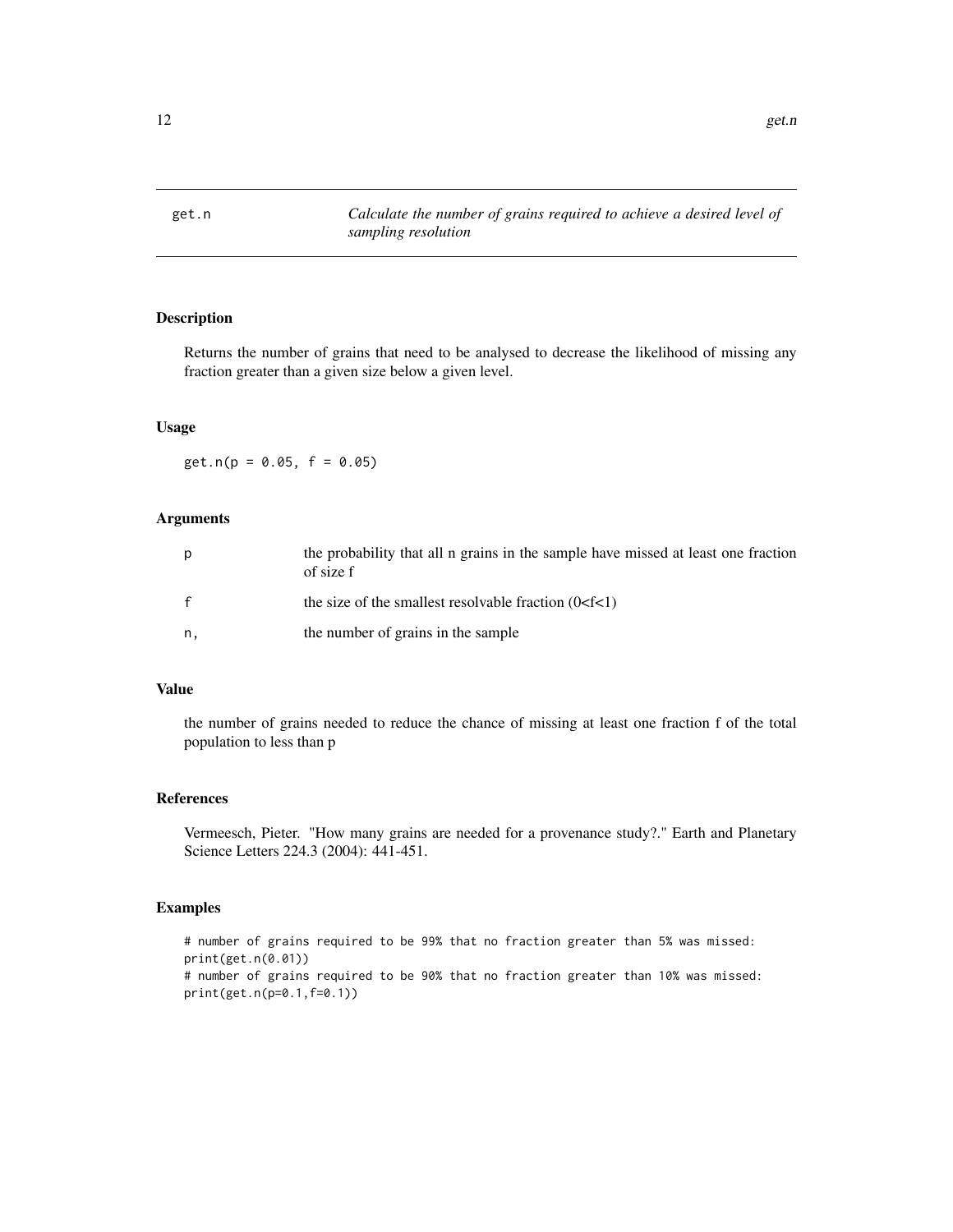<span id="page-12-0"></span>

For a given sample size, returns the likelihood of missing any fraction greater than a given size

#### Usage

 $get.p(n, f = 0.05)$ 

# Arguments

| n | the number of grains in the detrital sample                |
|---|------------------------------------------------------------|
| f | the size of the smallest resolvable fraction $(0 < f < 1)$ |

# Value

the probability that all n grains in the sample have missed at least one fraction of size f

# References

Vermeesch, Pieter. "How many grains are needed for a provenance study?." Earth and Planetary Science Letters 224.3 (2004): 441-451.

# Examples

```
print(get.p(60))
print(get.p(117))
```
GPA *Generalised Procrustes Analysis of configurations*

# Description

Given a number of (2D) configurations, this function uses a combination of transformations (reflections, rotations, translations and scaling) to find a 'consensus' configuration which best matches all the component configurations in a least-squares sense.

#### Usage

 $GPA(X, scale = TRUE)$ 

#### Arguments

|       | a list of dissimilarity matrices                                                   |
|-------|------------------------------------------------------------------------------------|
| scale | boolean flag indicating if the transformation should include the scaling operation |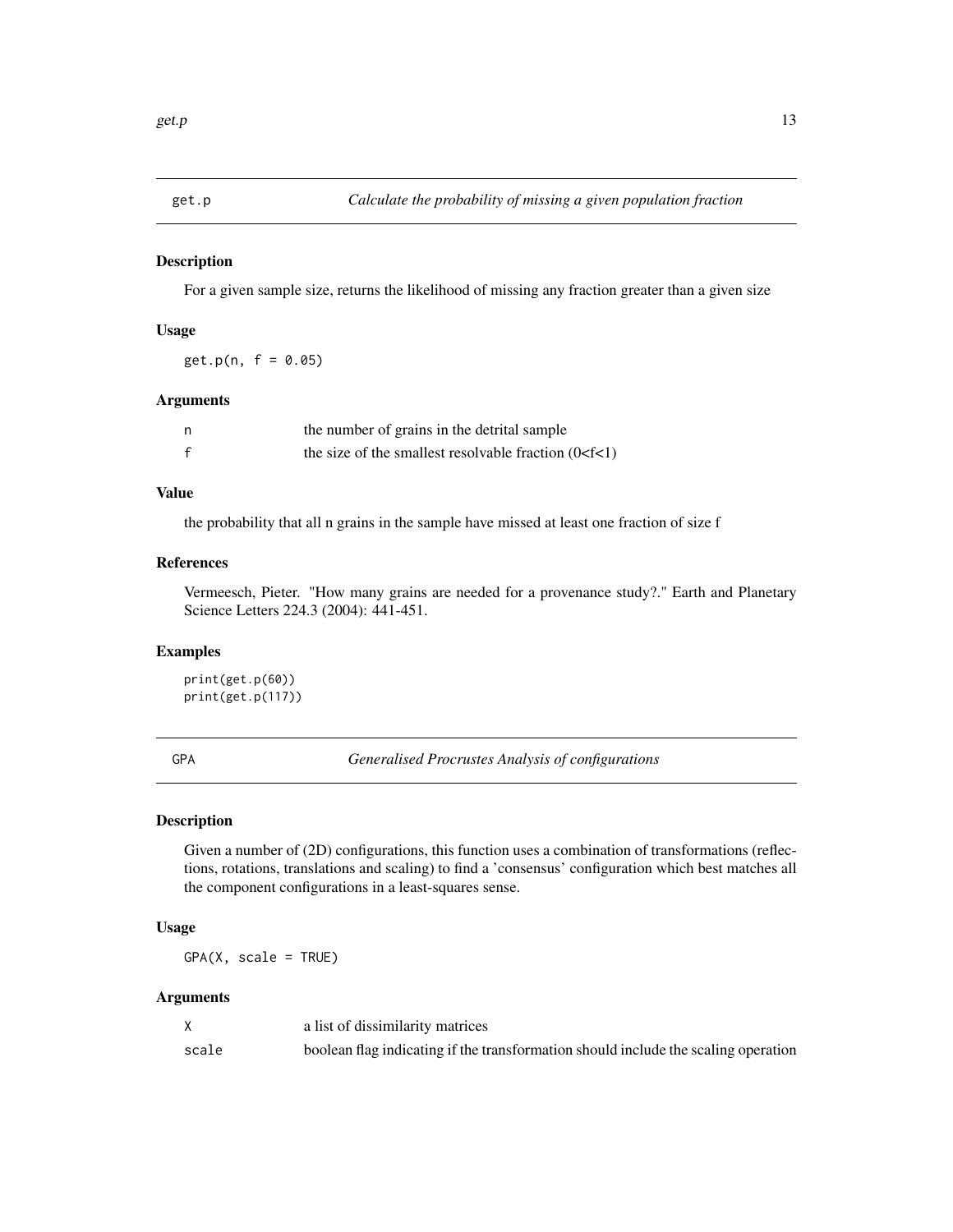#### 14 indscal and the contract of the contract of the contract of the contract of the contract of the contract of the contract of the contract of the contract of the contract of the contract of the contract of the contract of

#### Value

a two column vector with the coordinates of the group configuration

#### See Also

procrustes

indscal *Individual Differences Scaling of provenance data*

# Description

Performs 3-way Multidimensional Scaling analysis using Carroll and Chang (1970)'s INdividual Differences SCALing method as implemented using De Leeuw and Mair (2011)'s stress majorization algorithm.

#### Usage

 $indscal(..., type = "ordinal")$ 

# Arguments

| $\cdots$ | a sequence of datasets of class distributional or compositional |
|----------|-----------------------------------------------------------------|
| type     | is either "ratio" or "ordinal"                                  |

#### Value

an object of class INDSCAL, i.e. a list containing the following items:

delta: Observed dissimilarities

obsdiss: List of observed dissimilarities, normalized

confdiss: List of configuration dissimilarities

conf: List of matrices of final configurations

gspace: Joint configurations aka group stimulus space

cweights: Configuration weights

stress: Stress-1 value

spp: Stress per point

sps: Stress per subject (matrix)

ndim: Number of dimensions

model: Type of smacof model

niter: Number of iterations

nobj: Number of objects

<span id="page-13-0"></span>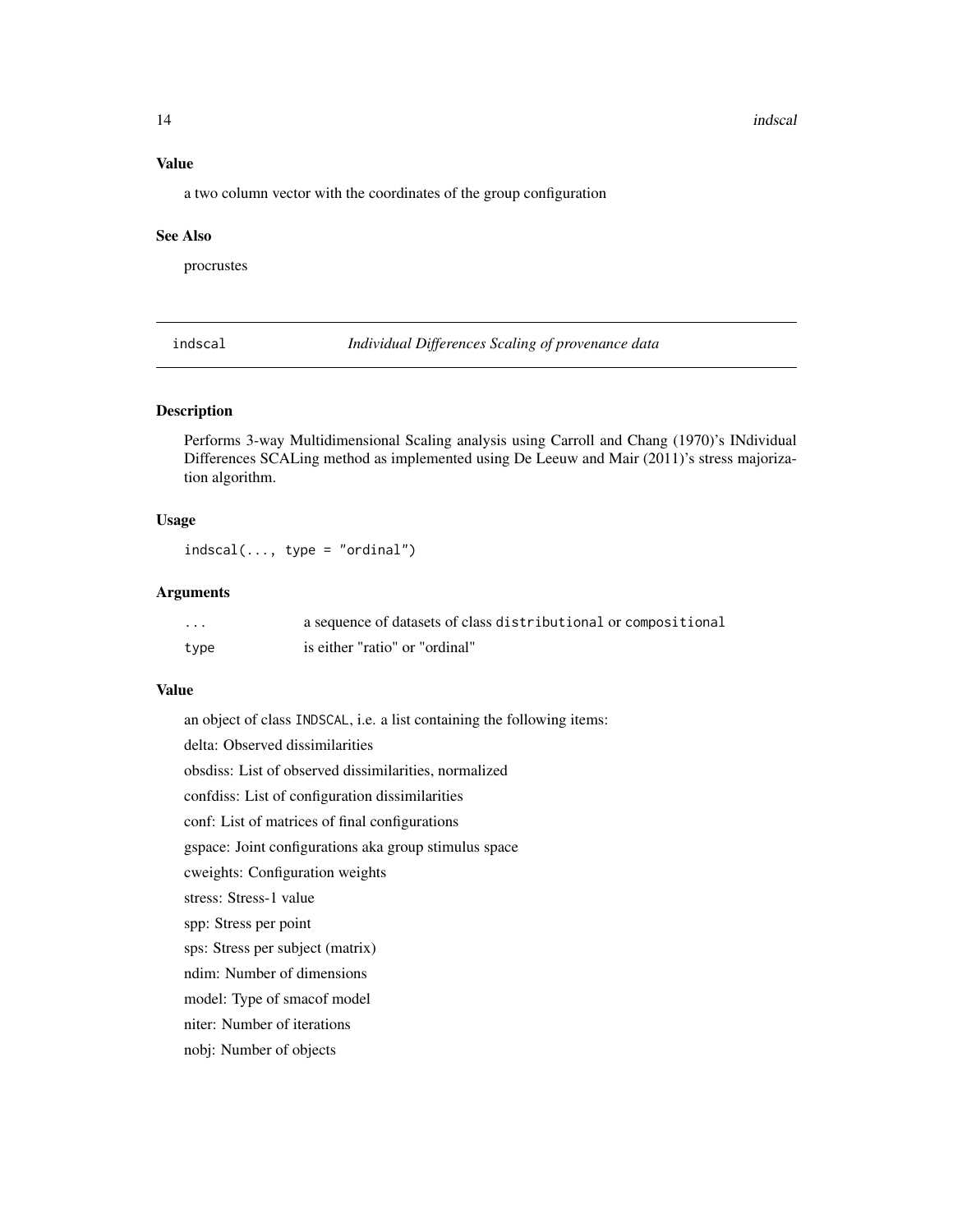#### <span id="page-14-0"></span> $KDE$  15

# Author(s)

Jan de Leeuw and Patrick Mair

#### References

de Leeuw, J., & Mair, P. (2009). Multidimensional scaling using majorization: The R package smacof. Journal of Statistical Software, 31(3), 1-30, < http://www.jstatsoft.org/v31/i03/>

#### Examples

data(Namib) plot(indscal(Namib\$DZ,Namib\$HM))

KDE *Create a kernel density estimate*

#### Description

Turns a vector of numbers into an object of class KDE using a combination of the Botev (2010) bandwidth selector and the Abramson (1982) adaptive kernel bandwidth modifier.

# Usage

 $KDE(x, from = NA, to = NA, bw = NA, adaptive = TRUE, log = FALSE,$  $n = 512, ...$ 

#### Arguments

| X        | a vector of numbers                                                                     |
|----------|-----------------------------------------------------------------------------------------|
| from     | minimum age of the time axis. If NULL, this is set automatically                        |
| to       | maximum age of the time axis. If NULL, this is set automatically                        |
| bw       | the bandwidth of the KDE. If NULL, bw will be calculated automatically using<br>botev() |
| adaptive | boolean flag controlling if the adaptive KDE modifier of Abramson (1982) is<br>used     |
| log      | transform the ages to a log scale if TRUE                                               |
| n        | horizontal resolution of the density estimate                                           |
| $\cdot$  | optional arguments to be passed on to density                                           |
|          |                                                                                         |

# Value

an object of class KDE, i.e. a list containing the following items:

x: horizontal plot coordinates

y: vertical plot coordinates

bw: the base bandwidth of the density estimate

ages: the data values from the input to the KDE function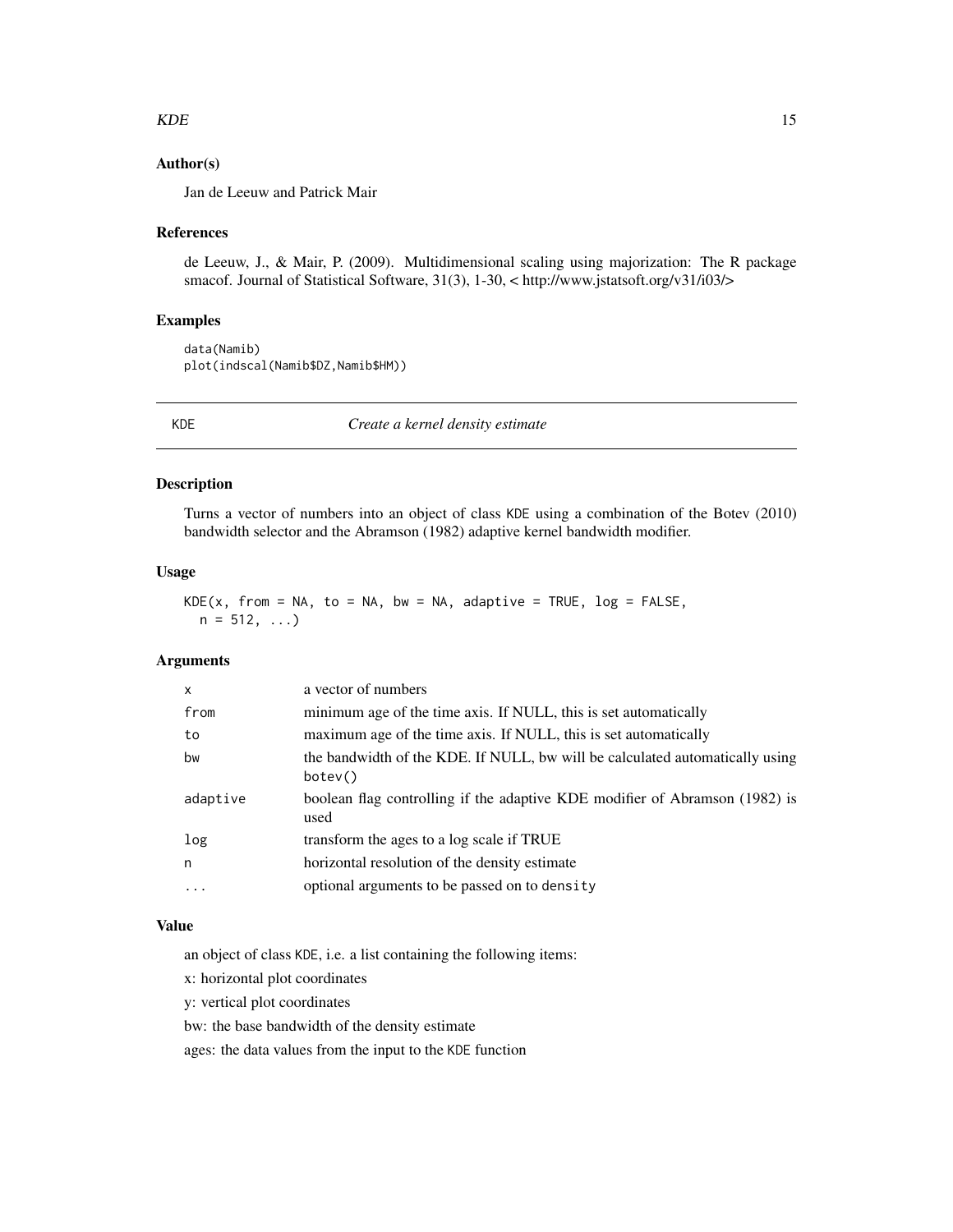16 KDEs

# See Also

KDEs

#### Examples

```
data(Namib)
samp <- Namib$DZ$x[['N1']]
dens <- KDE(samp,0,3000,kernel="epanechnikov")
plot(dens)
```
# KDEs *Generate an object of class* KDEs

# Description

Convert a dataset of class distributional into an object of class KDEs for further processing by the summaryplot function.

# Usage

```
KDES(x, from = NA, to = NA, bw = NA, same bandwidth = TRUE,adaptive = TRUE, pch = NA, normalise = FALSE, log = FALSE, n = 512,
  ...)
```
# Arguments

| an object of class distributional                                                                                                                                                                         |
|-----------------------------------------------------------------------------------------------------------------------------------------------------------------------------------------------------------|
| minimum limit of the x-axis.                                                                                                                                                                              |
| maximum limit of the x-axis.                                                                                                                                                                              |
| the bandwidth of the kernel density estimates. If $bw = NA$ , the bandwidth will<br>be set automatically using botev()                                                                                    |
| boolean flag indicating whether the same bandwidth should be used for all sam-<br>ples. If samebandwidth $=$ TRUE and bw $=$ NULL, then the function will use the<br>median bandwidth of all the samples. |
| boolean flag switching on the adaptive bandwidth modifier of Abramson (1982)                                                                                                                              |
| (optional) symbol to be used to mark the sample points along the x-axis                                                                                                                                   |
| boolean flag indicating whether or not the KDEs should all integrate to the same<br>value.                                                                                                                |
| boolean flag indicating whether the data should by plotted on a logarithmic<br>scale.                                                                                                                     |
| horizontal resolution of the density estimates                                                                                                                                                            |
| optional parameters to be passed on to density                                                                                                                                                            |
|                                                                                                                                                                                                           |

<span id="page-15-0"></span>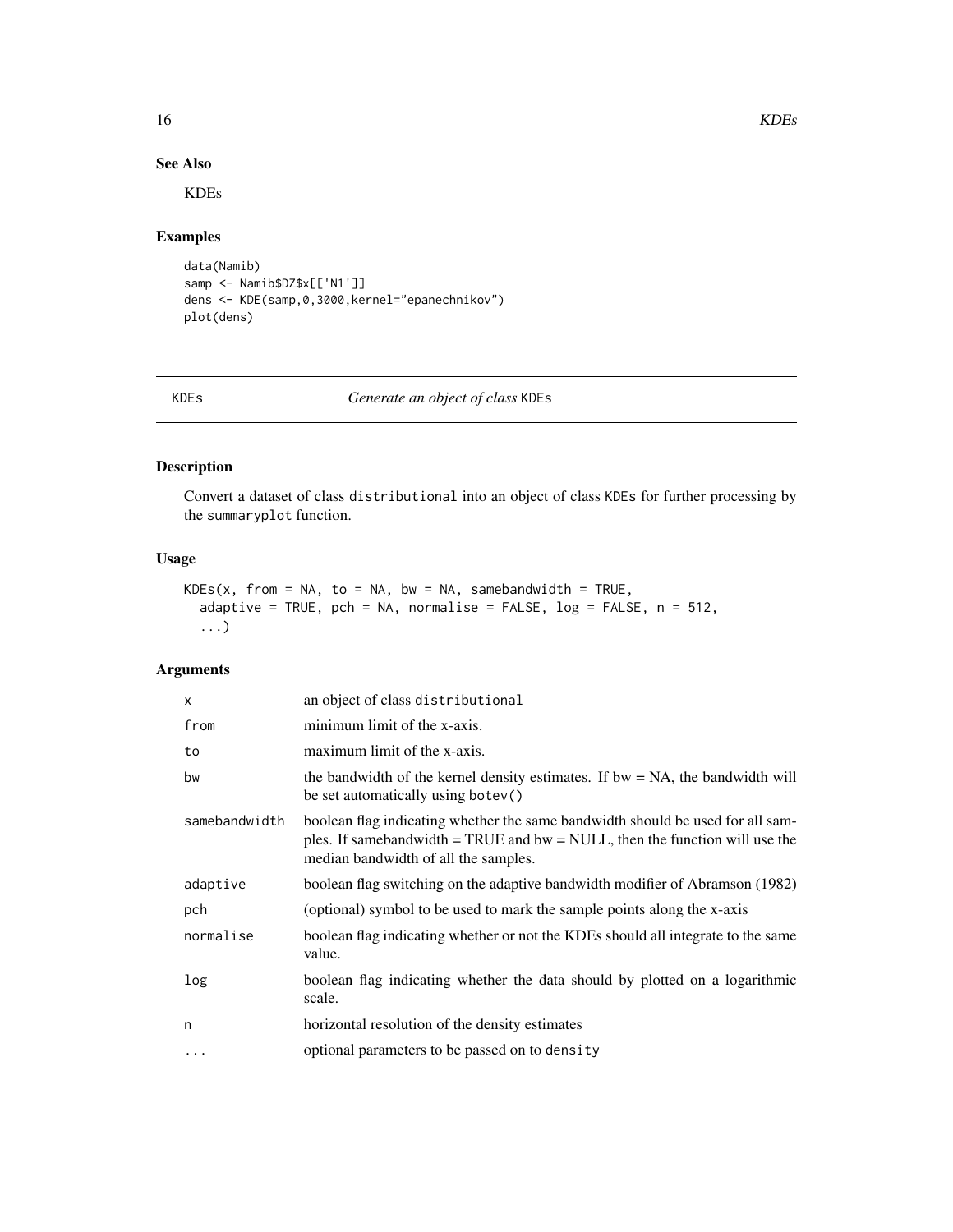#### <span id="page-16-0"></span>KS.diss 17

# Value

an object of class KDEs, i.e. a list containing the following items: kdes: a named list with objects of class KDE from: the beginning of the common time scale to: the end of the common time scale themax: the maximum probability density of all the KDEs pch: the plot symbol to be used by plot.KDEs

xlabel: the x-axis label to be used by plot.KDEs

# See Also

KDE

#### Examples

```
data(Namib)
KDEs <- KDEs(Namib$DZ,0,3000,pch=NA)
summaryplot(KDEs,ncol=3)
```
KS.diss *Kolmogorov-Smirnov dissimilarity*

# Description

Returns the Kolmogorov-Smirnov dissimilarity between two samples

# Usage

KS.diss(x, y)

#### Arguments

| x            | the first sample as a vector  |
|--------------|-------------------------------|
| <sub>V</sub> | the second sample as a vector |

# Value

a scalar value representing the maximum vertical distance between the two cumulative distributions

```
data(Namib)
print(KS.diss(Namib$DZ$x[['N1']],Namib$DZ$x[['T8']]))
```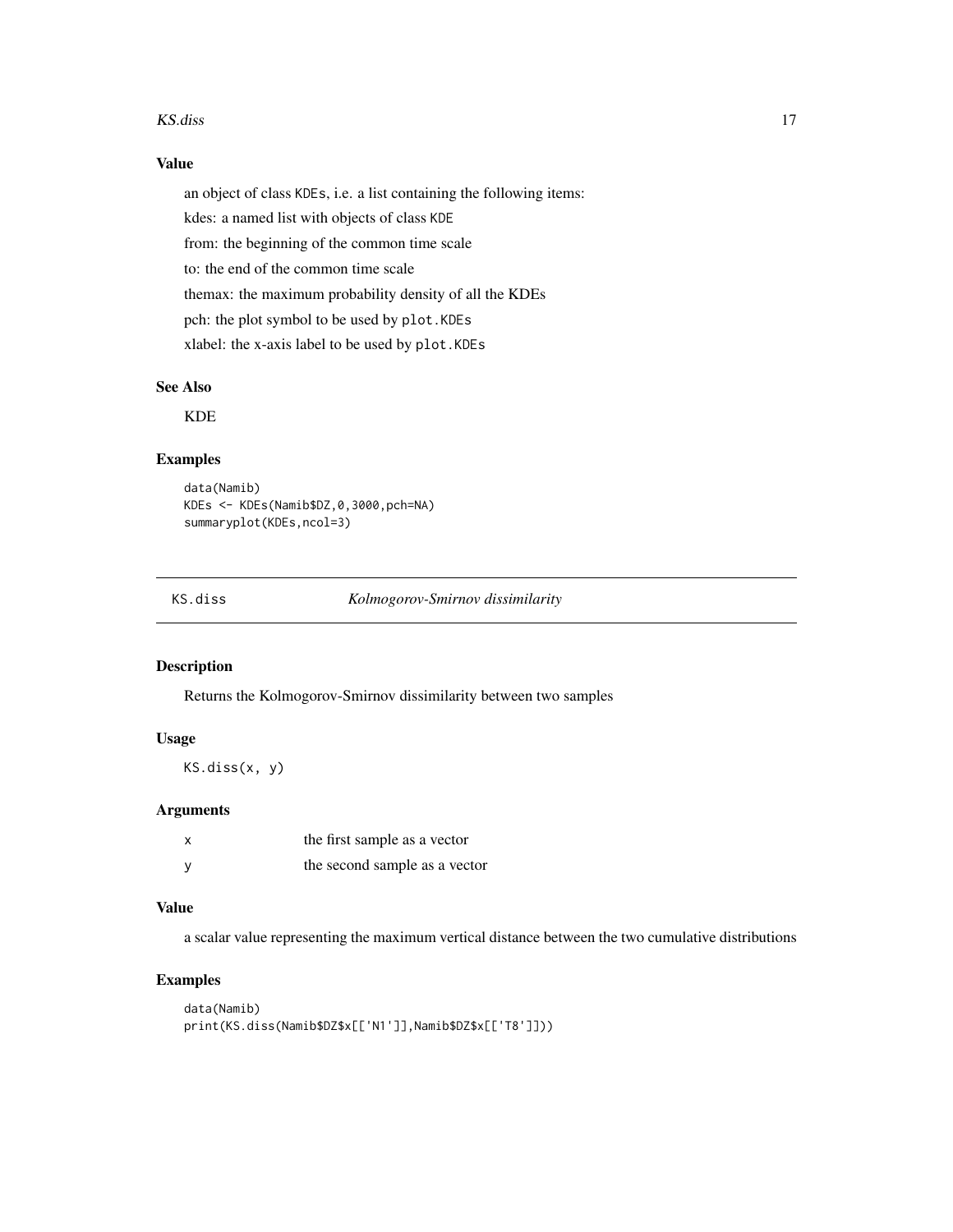Performs classical or nonmetric Multidimensional Scaling analysis Multidimensional Scaling of compositional data Multidimensional Scaling of distributional data Multidimensional Scaling of a dissimilarity matrix

#### Usage

```
MDS(x, \ldots)## S3 method for class 'compositional'
MDS(x, classical = FALSE, ...)## S3 method for class 'distributional'
MDS(x, classical = FALSE, ...)## S3 method for class 'diss'
MDS(x, classical = FALSE, ...)
```
#### Arguments

| X.                      | an object of class distributional, compositional or diss                                                                                            |
|-------------------------|-----------------------------------------------------------------------------------------------------------------------------------------------------|
| $\cdot$ $\cdot$ $\cdot$ | optional arguments to be passed onto diss (if x is of class compositional or<br>distributional) or onto cmdscale or isoMDS (if x is of class dist). |
| classical               | boolean flag indicating whether classical (TRUE) or nonmetric (FALSE) MDS<br>should be used                                                         |

# Value

an object of class MDS, i.e. a list containing the following items:

points: a two column vector of the fitted configuration

classical: a boolean flag indicating whether the MDS configuration was obtained by classical (TRUE) or nonmetric (FALSE) MDS.

diss: the dissimilarity matrix used for the MDS analysis

stress: (only if classical=TRUE) the final stress achieved (in percent)

# Examples

data(Namib) plot(MDS(Namib\$Major,classical=TRUE))

#### <span id="page-17-0"></span>18 MDS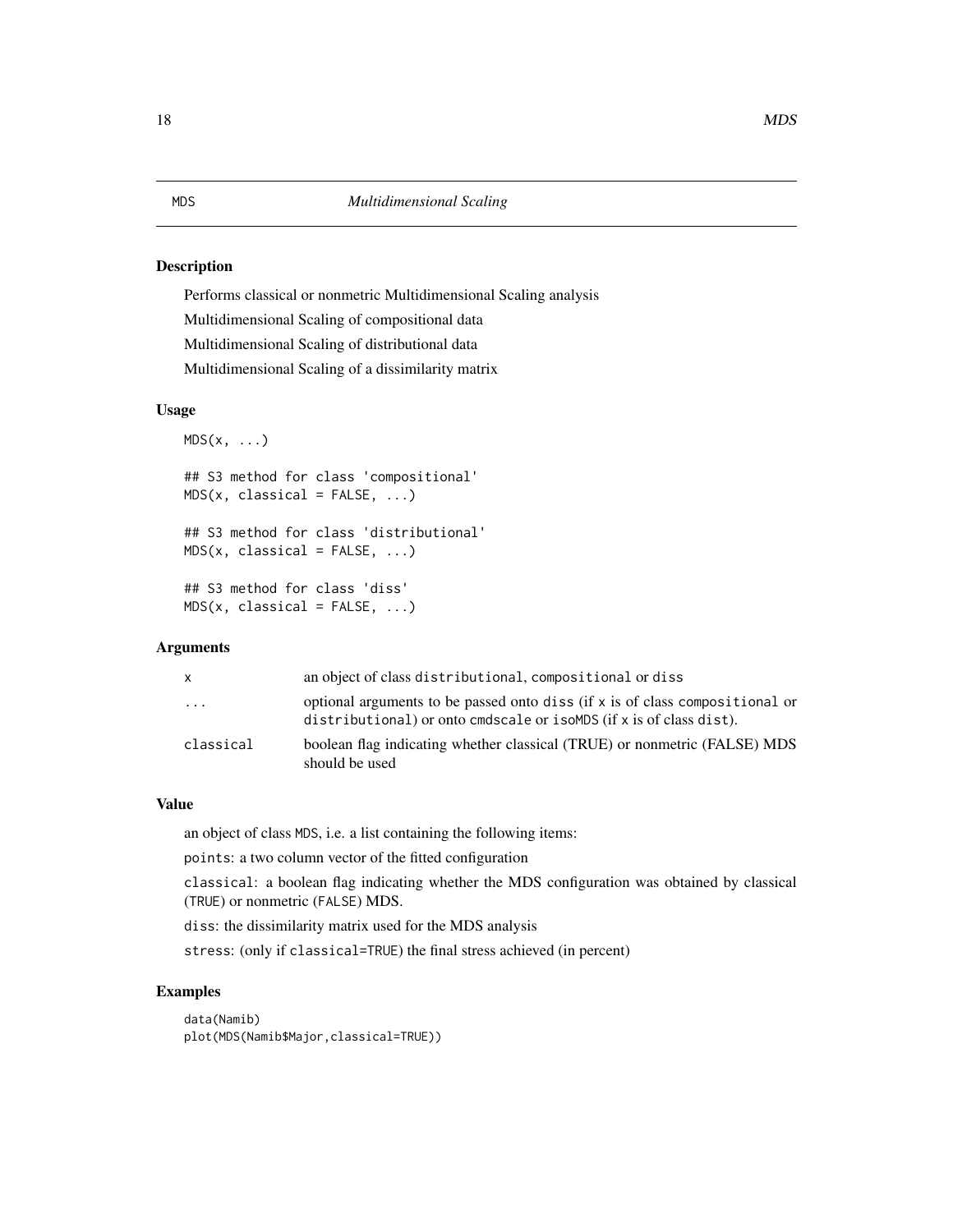<span id="page-18-0"></span>

Models grain size distribution of minerals and rock fragments of different densities

#### Usage

```
minsorting(X, dens, sname = NULL, phi = 2, sigmaphi = 1,
 medium = "freshwater", from = -2.25, to = 5.5, by = 0.25)
```
#### Arguments

| X        | an object of class compositional                                         |
|----------|--------------------------------------------------------------------------|
| dens     | a vector of mineral and rock densities                                   |
| sname    | sample name if unspecified, the first sample of the dataset will be used |
| phi      | the mean grain size of the sample in Krumbein's phi units                |
| sigmaphi | the standard deviation of the grain size distirbution, in phi units      |
| medium   | the transport medium, one of either "air", "freshwater" or "seawater"    |
| from     | the minimum grain size to be evaluated, in phi units                     |
| to       | the maximum grain size to be evaluated, in phi units                     |
| by       | the grain size interval of the output table, in phi units                |

# Value

an object of class minsorting, i.e. a list with two tables: mfract: the grain size distribution of each mineral (sum of the columns  $= 1$ ) mcomp: the composition of each mineral (sum of the rows  $= 1$ )

#### Author(s)

Alberto Resentini and Pieter Vermeesch

#### References

Resentini, A, Malusa, M G and Garzanti, E. "MinSORTING: An Excel worksheet for modelling mineral grain-size distribution in sediments, with application to detrital geochronology and provenance studies." Computers & Geosciences 59 (2013): 90-97.

Garzanti, E, Ando, S and Vezzoli, G. "Settling equivalence of detrital minerals and grain-size dependence of sediment composition." Earth and Planetary Science Letters 273.1 (2008): 138-151.

#### See Also

restore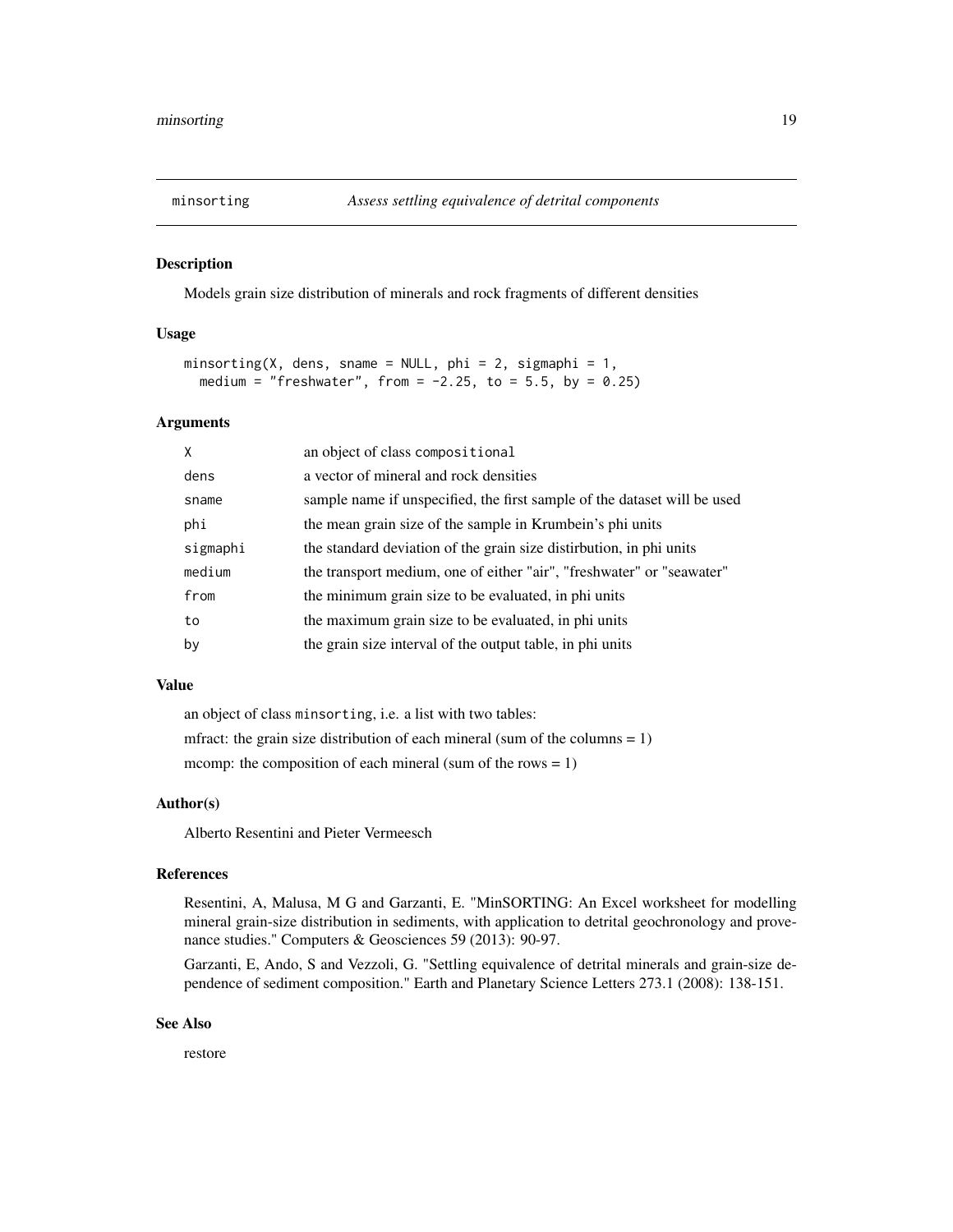20 **Namib** 20 **Namib** 20 **Namib** 20 **Namib** 20 **Namib** 20 **Namib** 20 **Namib** 20 **Namib** 20 **Namib** 20 **Namib** 20 **Namib** 20 **Namib** 20 **Namib** 20 **Namib** 20 **Namib** 20 **Namib** 20 **Namib** 20 **Namib** 20 **Namib** 20 **Namib** 20

#### Examples

```
data(endmembers,densities)
distribution <- minsorting(endmembers,densities,sname='ophiolite',phi=2,
                           sigmaphi=1,medium="seawater",by=0.05)
plot(distribution,cumulative=FALSE)
```
#### Namib *An example dataset*

#### Description

A large dataset of provenance data from Namibia comprised of 14 sand samples from the Namib Sand Sea and 2 samples from the Orange River.

#### Details

Namib is a list containing the following 6 items:

DZ: a distributional dataset containing the zircon U-Pb ages for ca. 100 grains from each sample, as well as their (1-sigma) analytical uncertainties.

PT: a compositional dataset with the bulk petrography of the samples, i.e. the quartz ( $'Q'$ ), Kfeldspar ('KF'), plagioclase ('P'), and lithic fragments of metamorphic ('Lm'), volcanic ('Lv') and sedimentary ('Ls') origin.

HM: a compositional dataset containing the heavy mineral composition of the samples, comprised of zircon ('zr'), tourmaline ('tm'), rutile ('rt'), Ti-oxides ('TiOx'), titanite ('sph'), apatite ('ap'), epidote ('ep'), garnet ('gt'), staurolite ('st'), andalusite ('and'), kyanite ('ky'), sillimanite ('sil'), amphibole ('amp'), clinopyroxene ('cpx') and orthopyroxene ('opx').

PTHM: a compositional dataset combining the variables contained in PT and HM plus 'mica', 'opaques', 'turbids' and 'other' transparent heavy minerals ('LgM'), normalised to 100.

Major: a compositional dataset listing the concentrations (in wt TiO2, P2O5 and MnO.

Trace: a compositional data listing the concentrations (in ppm) of Rb, Sr, Ba, Sc, Y, La, Ce, Pr, Nd, Sm, Gd, Dy, Er, Yb, Th, U, Zr, Hf, V, Nb, Cr, Co, Ni, Cu, Zn, Ga and Pb.

#### Author(s)

Pieter Vermeesch and Eduardo Garzanti

#### References

Vermeesch, P. and Garzanti, E., Making geological sense of 'Big Data' in sedimentary provenance analysis, Chemical Geology 409 (2015) 20-27

```
data(Namib)
samp <- Namib$DZ$x[['N1']]
dens <- KDE(samp,0,3000)
plot(dens)
```
<span id="page-19-0"></span>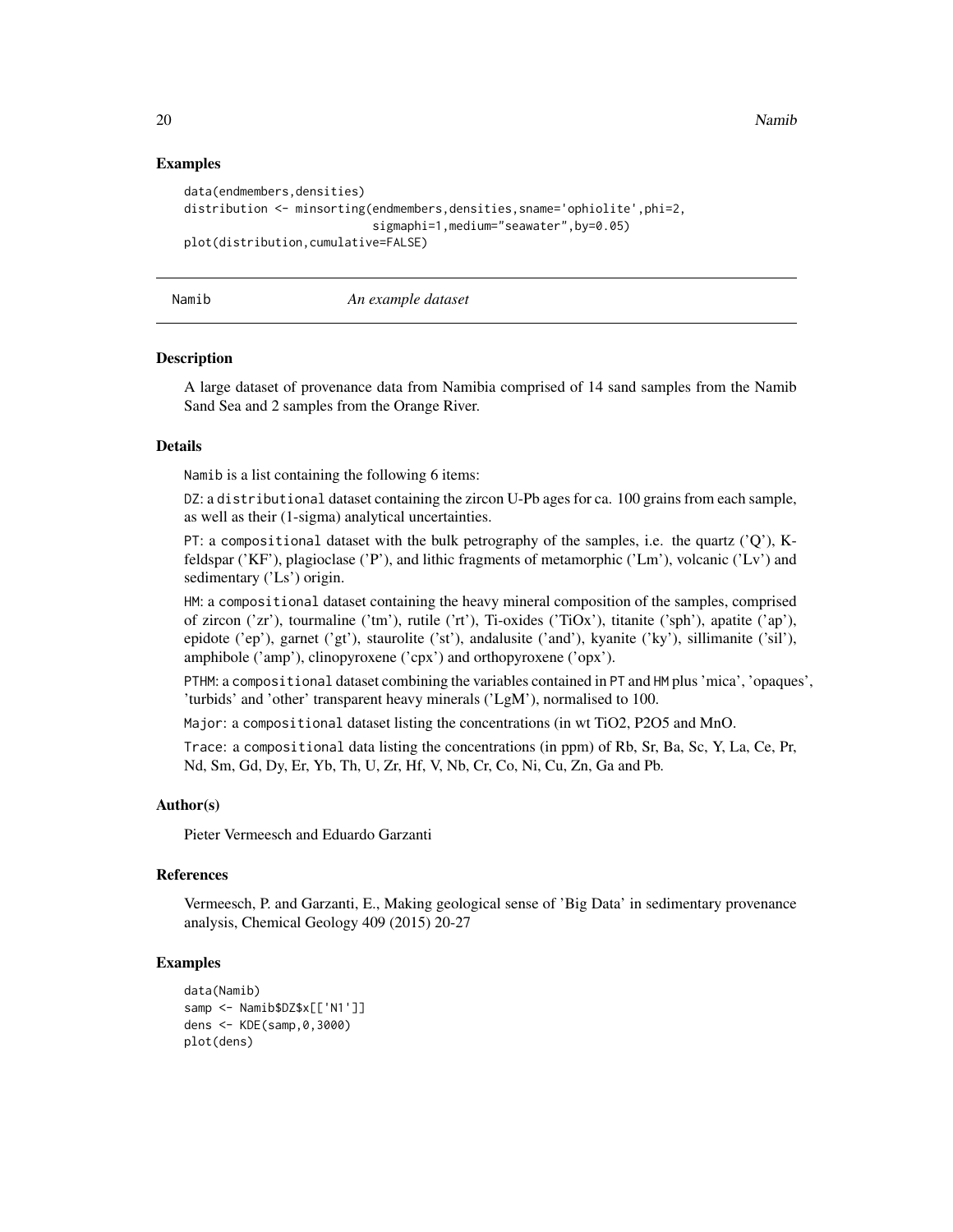<span id="page-20-0"></span>

Performs PCA of compositional data using a centred logratio distance

# Usage

 $PCA(x, \ldots)$ 

# Arguments

| $\boldsymbol{\mathsf{x}}$ | an object of class compositional            |  |
|---------------------------|---------------------------------------------|--|
| $\cdots$                  | optional arguments to R's princomp function |  |

# Value

an object of classes PCA, which is synonymous to the stats packages' princomp class.

# Examples

```
data(Namib)
plot(MDS(Namib$Major,classical=TRUE))
dev.new()
plot(PCA(Namib$Major),asp=1)
print("This example demonstrates the equivalence of classical MDS and PCA")
```
plot.compositional *Plot a pie chart*

# Description

Plots an object of class compositional as a pie chart

# Usage

```
## S3 method for class 'compositional'
plot(x, same, annotate = TRUE, column = NULL, ...)
```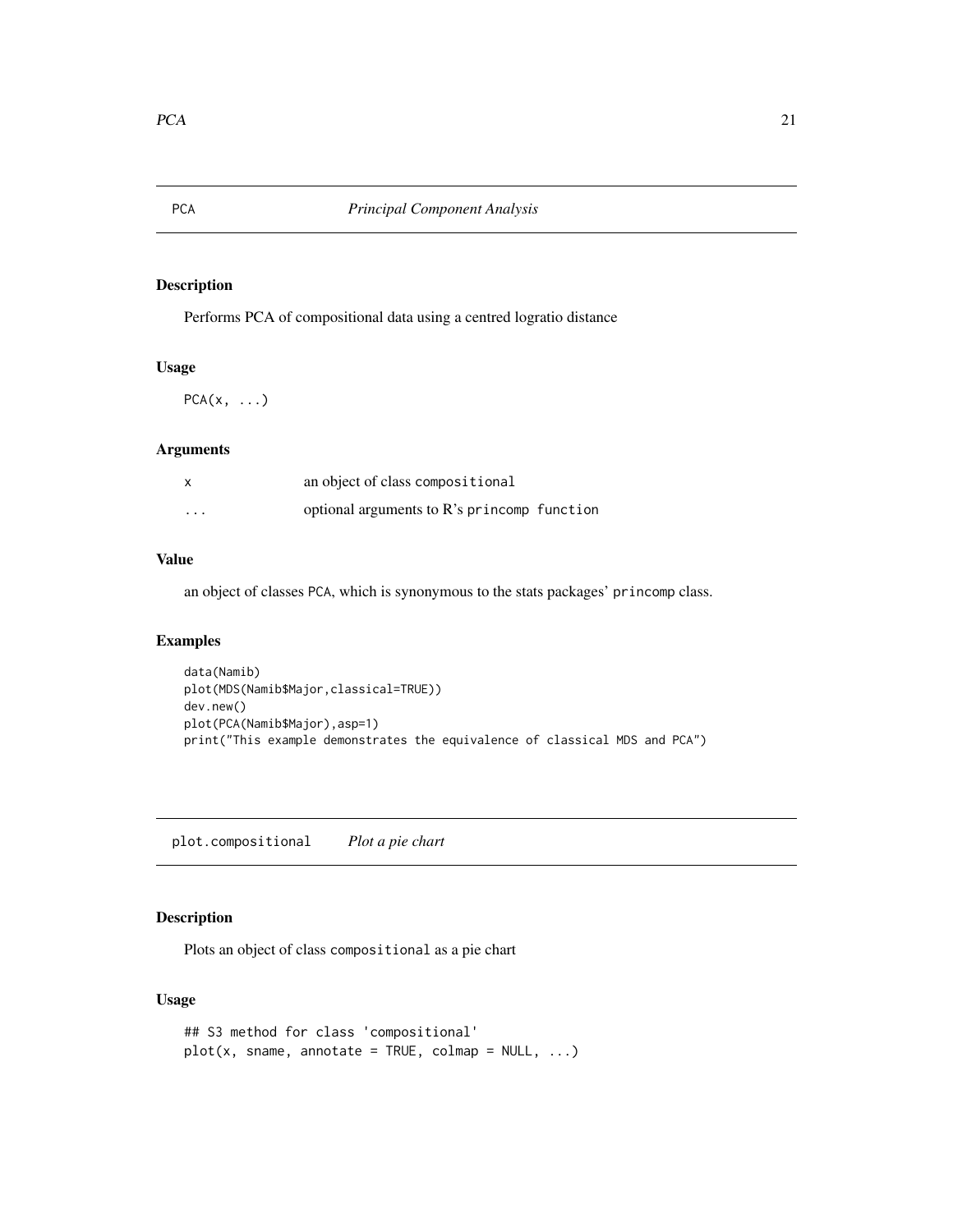# <span id="page-21-0"></span>Arguments

| $\mathsf{x}$ | an object of class compositional                                                                                                                                                         |
|--------------|------------------------------------------------------------------------------------------------------------------------------------------------------------------------------------------|
| sname        | the sample name                                                                                                                                                                          |
| annotate     | a boolean flag controlling if the pies of the pie-chart should be labeled                                                                                                                |
| colmap       | an optional string with the name of one of R's built-in colour palettes (e.g.,<br>heat.colors, terrain.colors, topo.colors, cm.colors), which are to be used for plot-<br>ting the data. |
| $\ddotsc$    | optional parameters to be passed on to the graphics object                                                                                                                               |

# Examples

```
data(Namib)
plot(Namib$HM,'N1',colmap='heat.colors')
```
plot.distributional *Plot continuous data as histograms or cumulative age distributions*

# Description

Plot one or several samples from a distributional dataset as a histogram or Cumulative Age Distributions (CAD).

# Usage

## S3 method for class 'distributional'  $plot(x, snames = NULL, annotate = TRUE,$  $CAD = FALSE, pch = NA, verticals = TRUE, colmap = NULL, ...)$ 

# Arguments

| X         | an object of class distributional                                                                                                                                                           |
|-----------|---------------------------------------------------------------------------------------------------------------------------------------------------------------------------------------------|
| snames    | a string or a vector of string with the names of the samples that need plotting if<br>snames is a vector, then the function will default to a CAD.                                          |
| annotate  | boolean flag indicating whether the x- and y-axis should be labeled                                                                                                                         |
| CAD       | boolean flag indicating whether the data should be plotted as a cumulative age<br>distribution or a histogram. For multi-sample plots, the function will override<br>this value with TRUE.  |
| pch       | an optional symbol to mark the sample points along the CAD                                                                                                                                  |
| verticals | boolean flag indicating if the horizontal lines of the CAD should be connected<br>by vertical lines                                                                                         |
| colmap    | an optional string with the name of one of $R$ 's built-in colour palettes (e.g.,<br>heat.colors, terrain.colors, topo.colors, cm.colors), which are to be used for plot-<br>ting the data. |
| .         | optional arguments to the generic plot function                                                                                                                                             |
|           |                                                                                                                                                                                             |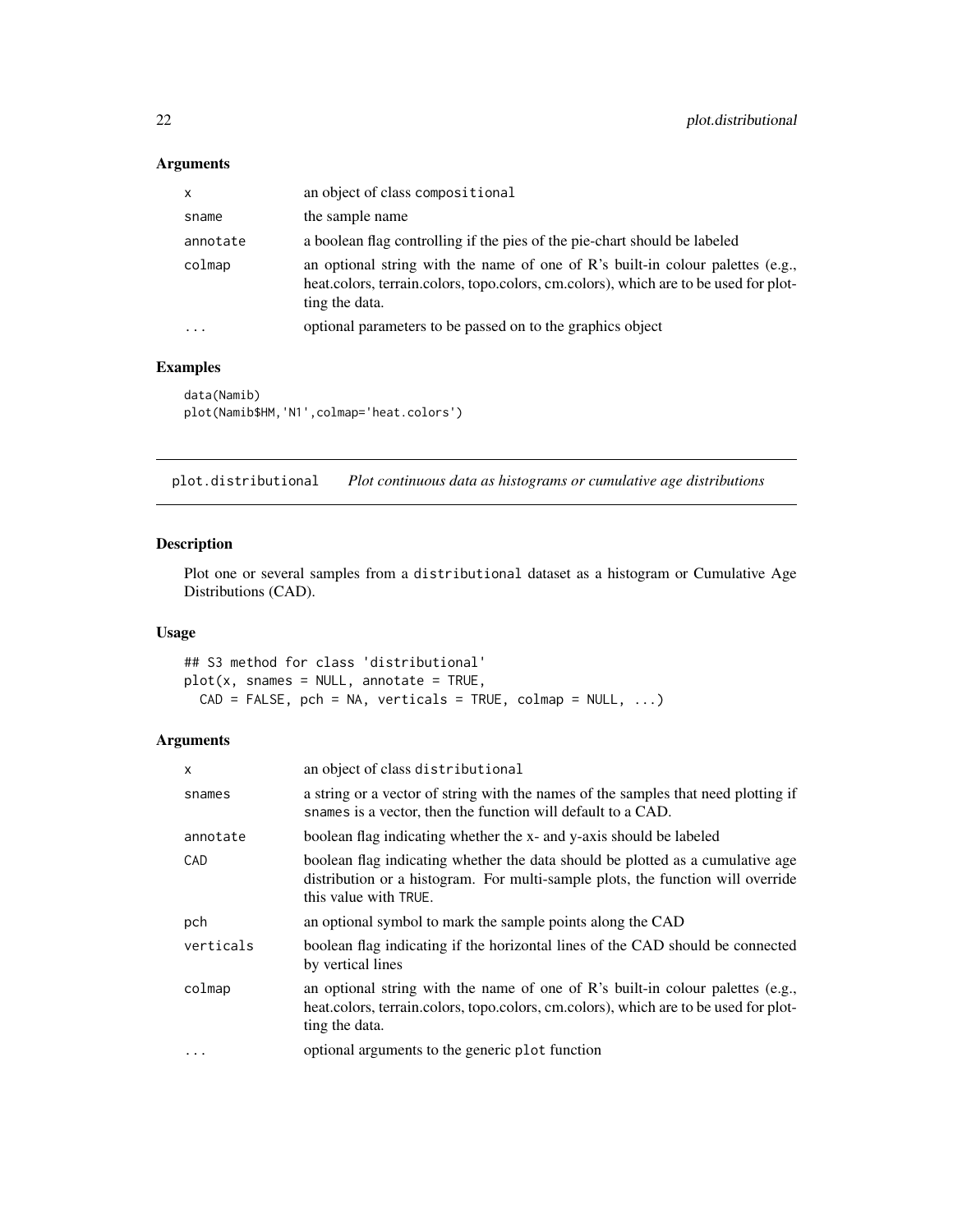#### <span id="page-22-0"></span>plot.GPA 23

# Examples

```
data(Namib)
plot(Namib$DZ,c('N1','N2'))
```
#### plot.GPA *Plot a Procrustes configuration*

# Description

Plots the group configuration of a Generalised Procrustes Analysis

# Usage

## S3 method for class 'GPA'  $plot(x, pch = NA, pos = NULL, col = "black", bg = "white",$  $cex = 1, ...$ 

#### Arguments

| $\mathsf{x}$ | an object of class GPA                                                    |
|--------------|---------------------------------------------------------------------------|
| pch          | plot symbol                                                               |
| pos          | position of the sample labels relative to the plot symbols if $pch$ != NA |
| col          | plot colour (may be a vector)                                             |
| bg           | background colour (may be a vector)                                       |
| cex          | relative size of plot symbols                                             |
|              | optional arguments to the generic plot function                           |
|              |                                                                           |

# See Also

procrustes

```
data(Namib)
GPA <- procrustes(Namib$DZ,Namib$HM)
coast <- c('N1','N2','N3','N10','N11','N12','T8','T13')
snames <- names(Namib$DZ)
bgcol <- rep('yellow',length(snames))
bgcol[which(snames %in% coast)] <- 'red'
plot(GPA,pch=21,bg=bgcol)
```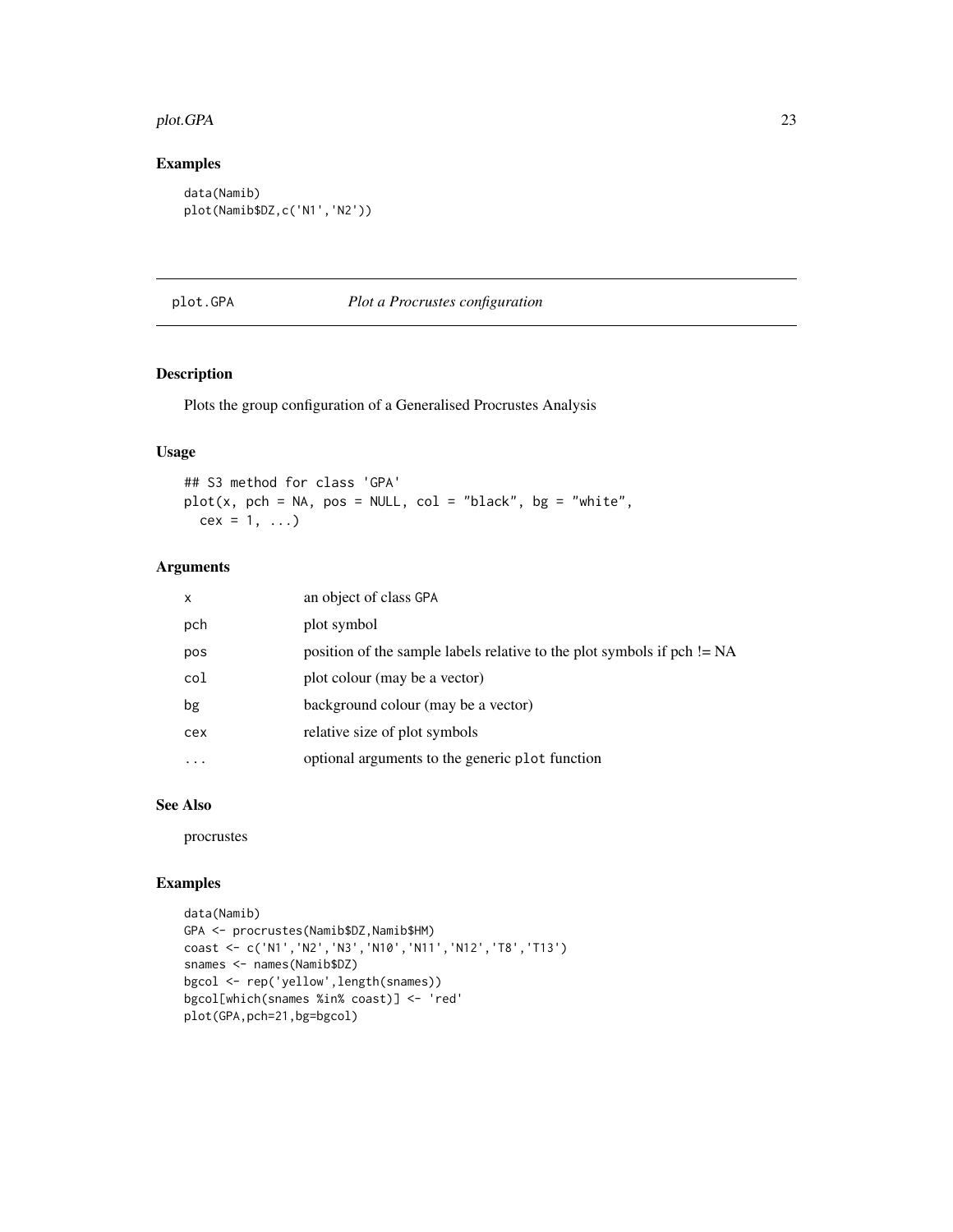<span id="page-23-0"></span>

Given an object of class INDSCAL, generates two plots: the group configuration and the subject weights. Together, these describe a 3-way MDS model.

#### Usage

```
## S3 method for class 'INDSCAL'
plot(x, asp = 1, pch = NA, pos = NULL, col = "black",bg = "white", cex = 1, xlab = "X", ylab = "Y", xaxt = "n",yaxt = "n", \ldots)
```
# Arguments

| an object of class INDSCAL                                                |
|---------------------------------------------------------------------------|
| the aspect ratio of the plot                                              |
| plot symbol (may be a vector)                                             |
| position of the sample labels relative to the plot symbols if $pch$ != NA |
| plot colour (may be a vector)                                             |
| background colour (may be a vector)                                       |
| relative size of plot symbols                                             |
| a string with the label of the x axis                                     |
| a string with the label of the y axis                                     |
| if $=$ 'y', adds ticks to the x axis                                      |
| if $=$ 'y', adds ticks to the y axis                                      |
| optional arguments to the generic plot function                           |
|                                                                           |

#### See Also

indscal

```
data(Namib)
coast <- c('N1','N2','N3','N10','N11','N12','T8','T13')
snames <- names(Namib$DZ)
pch <- rep(21,length(snames))
pch[which(snames %in% coast)] <- 22
plot(indscal(Namib$DZ,Namib$HM),pch=pch)
```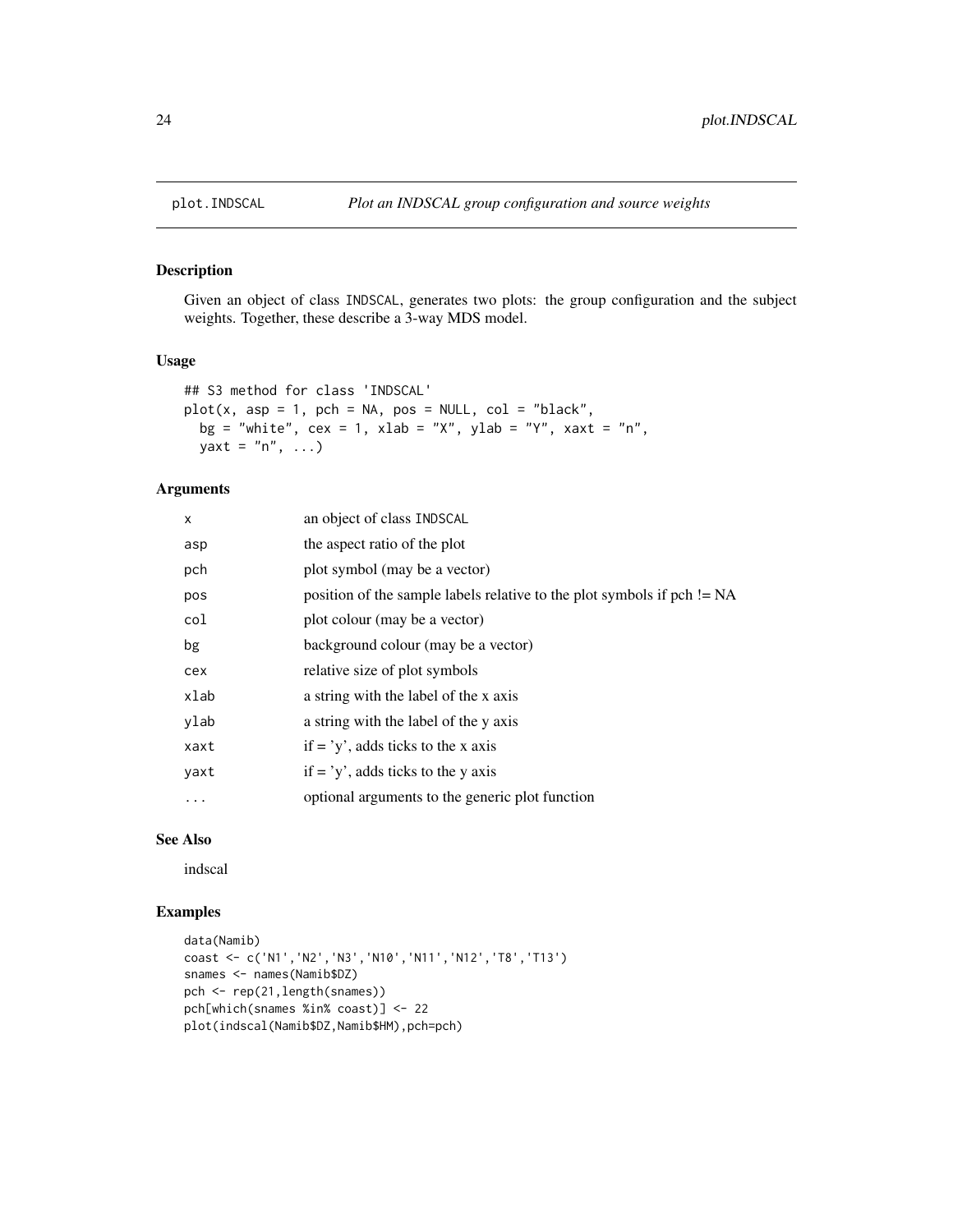<span id="page-24-0"></span>

Plots an object of class KDE

#### Usage

## S3 method for class 'KDE' plot(x, pch = "|", xlab = "age [Ma]", ylab = "", ...)

# Arguments

| $\mathsf{x}$ | an object of class KDE                                                                    |
|--------------|-------------------------------------------------------------------------------------------|
| pch          | the symbol used to show the samples. May be a vector. Set pch $=$ NA to turn<br>them off. |
| xlab         | the label of the x-axis                                                                   |
| ylab         | the label of the y-axis                                                                   |
| $\ddotsc$    | optional parameters to be passed on to the graphics object                                |

# See Also

KDE

# Examples

```
data(Namib)
samp <- Namib$DZ$x[['N1']]
dens <- KDE(samp,from=0,to=3000)
plot(dens)
```
plot.MDS *Plot an MDS configuration*

# Description

Plots the coordinates of a multidimensional scaling analysis as an X-Y scatter plot or 'map' and, if x\$classical = FALSE, a Shepard plot.

#### Usage

```
## S3 method for class 'MDS'
plot(x, \text{nnlines} = FALSE, \text{pch} = NA, \text{pos} = NULL, \text{cex} = 1,col = "black", bg = "white", xlab = "", ylab = "", xaxt = "n",yaxt = "n", \ldots)
```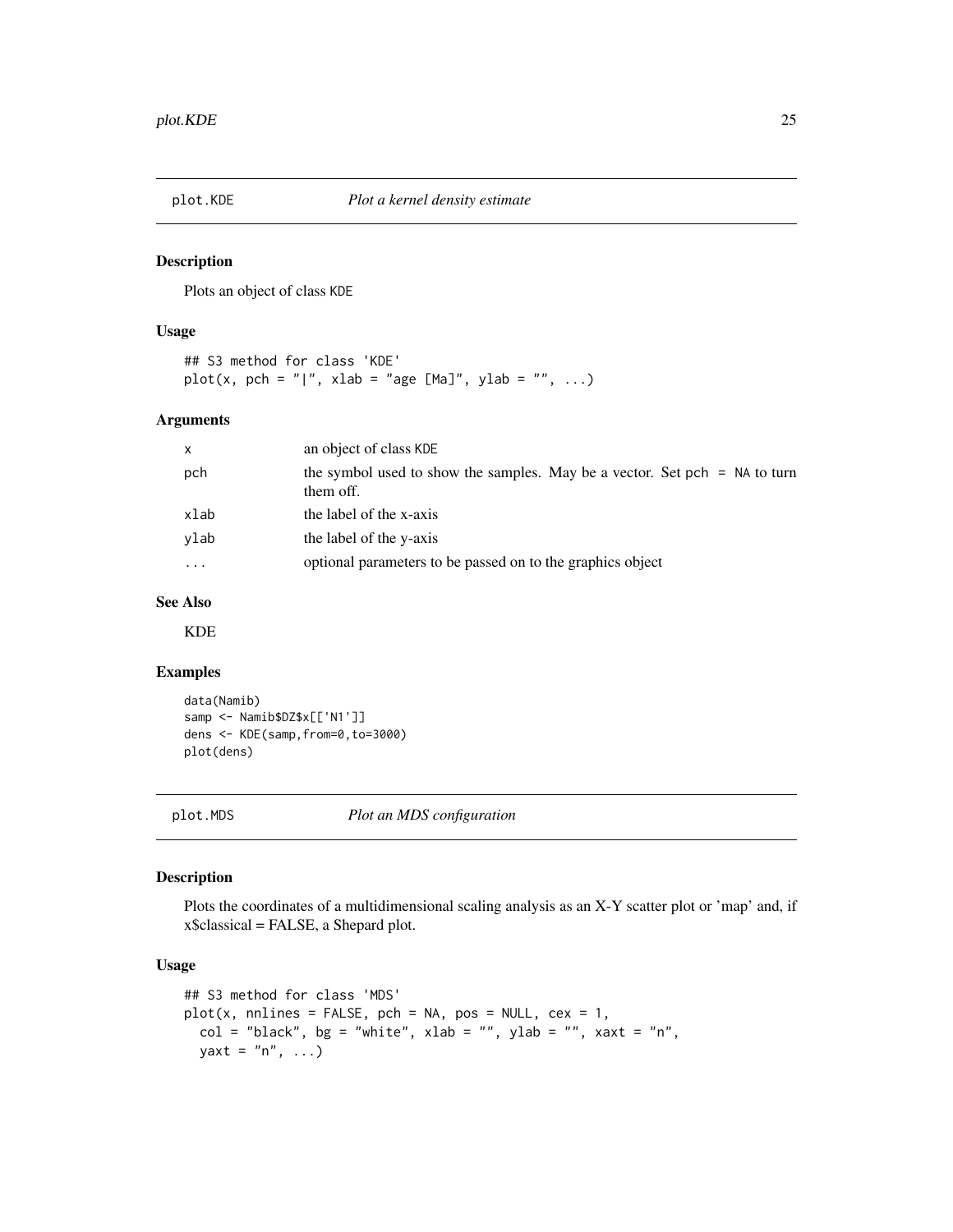# Arguments

| X       | an object of class MDS                                                  |  |
|---------|-------------------------------------------------------------------------|--|
| nnlines | if TRUE, draws nearest neighbour lines                                  |  |
| pch     | plot character (see ?plot for details). May be a vector.                |  |
| pos     | position of the sample labels relative to the plot symbols if pch != NA |  |
| cex     | relative size of plot symbols (see ?par for details)                    |  |
| col     | plot colour (may be a vector)                                           |  |
| bg      | background colour (may be a vector)                                     |  |
| xlab    | a string with the label of the x axis                                   |  |
| ylab    | a string with the label of the y axis                                   |  |
| xaxt    | if $=$ 's', adds ticks to the x axis                                    |  |
| yaxt    | if $=$ 's', adds ticks to the y axis                                    |  |
| .       | optional arguments to the generic plot function                         |  |
|         |                                                                         |  |

# See Also

MDS

# Examples

```
data(Namib)
mds <- MDS(Namib$DZ)
coast <- c('N1','N2','N3','N10','N11','N12','T8','T13')
snames <- names(Namib$DZ)
bgcol <- rep('yellow',length(snames))
bgcol[which(snames %in% coast)] <- 'red'
plot(mds,pch=21,bg=bgcol)
```
plot.minsorting *Plot inferred grain size distributions*

# Description

Plot the grain size distributions of the different minerals under consideration

# Usage

```
## S3 method for class 'minsorting'
plot(x, cumulative = FALSE, components = NULL, ...)
```
<span id="page-25-0"></span>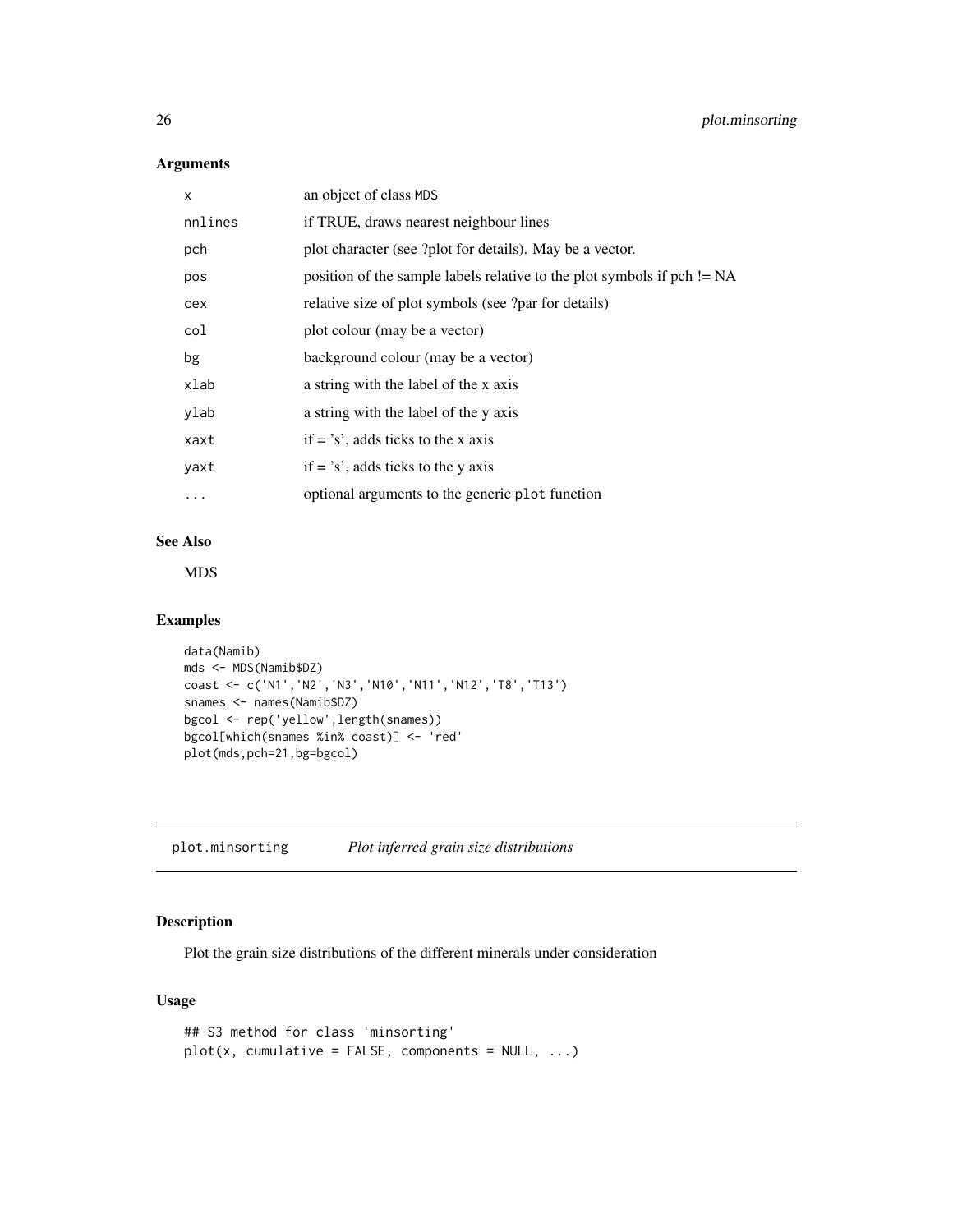#### <span id="page-26-0"></span>plot.PCA 27

# Arguments

| X          | an object of class minsorting                                                                                                  |
|------------|--------------------------------------------------------------------------------------------------------------------------------|
| cumulative | boolean flag indicating whether the grain size distribution should be plotted as a<br>density or cumulative probability curve. |
| components | string or list of strings with the names of a subcomposition that needs plotting                                               |
| .          | optional parameters to be passed on to graphics::matplot (see ?par for details)                                                |

# See Also

minsorting

# Examples

```
data(endmembers,densities)
OPH <- subset(endmembers,select="ophiolite")
distribution <- minsorting(OPH,densities,phi=2,sigmaphi=1,medium="air",by=0.05)
plot(distribution,components=c('F','px','opaques'))
```
plot.PCA *Compositional biplot*

# Description

Plot the results of a principal components analysis as a biplot

# Usage

## S3 method for class 'PCA'  $plot(x, \ldots)$ 

# Arguments

|         | an object of class PCA                    |
|---------|-------------------------------------------|
| $\cdot$ | optional arguments of the biplot function |

#### See Also

PCA

# Examples

data(Namib) plot(PCA(Namib\$Major))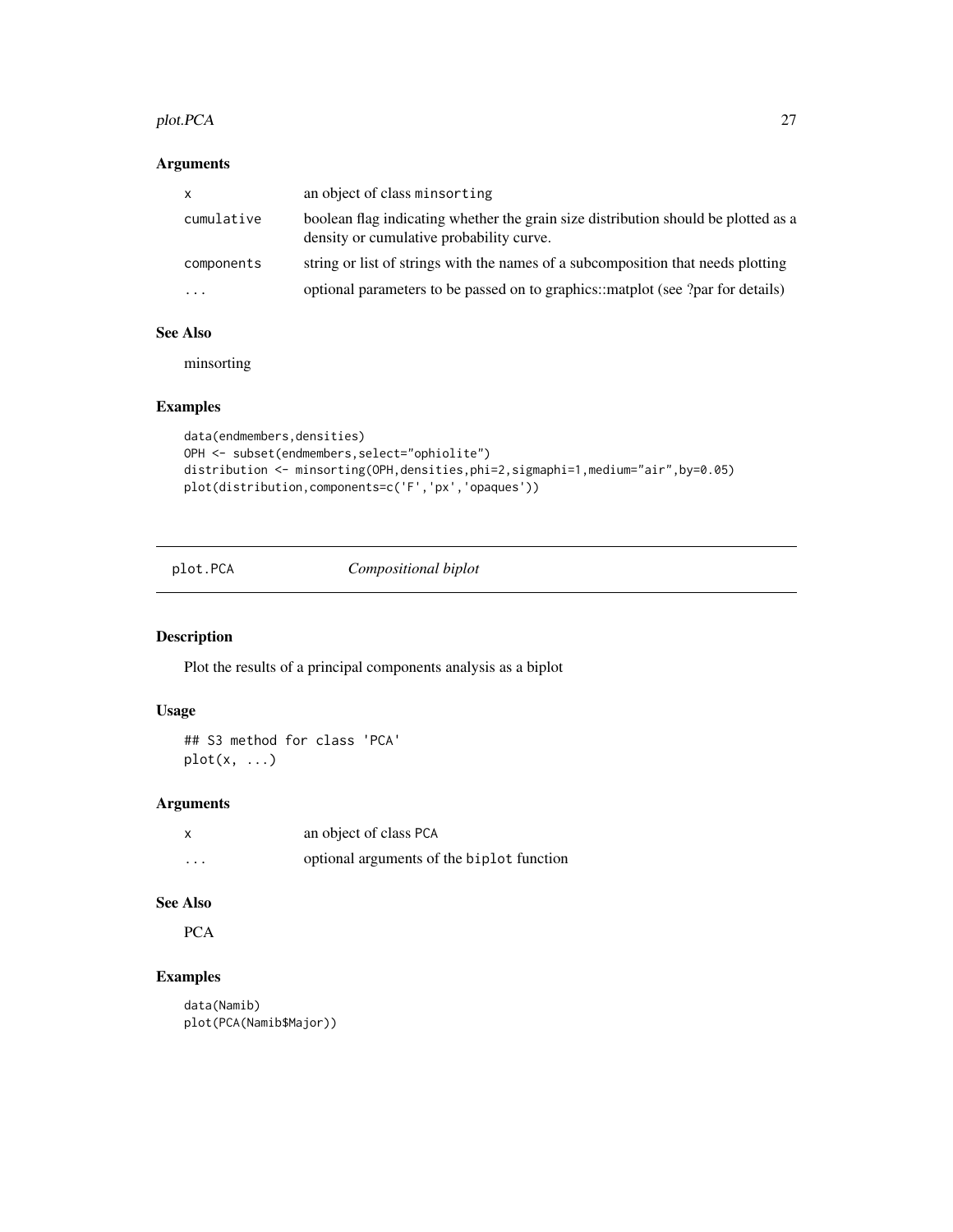<span id="page-27-0"></span>

Plots triplets of compositional data on a ternary diagram

#### Usage

```
## S3 method for class 'ternary'
plot(x, type = "empty", pch = NA, pos = NULL,labels = names(x), showpath = FALSE, bg = NA, col = "cornflowerblue",
  ...)
```
# Arguments

| $\mathsf{x}$ | an object of class ternary                                                                                                                                                      |  |
|--------------|---------------------------------------------------------------------------------------------------------------------------------------------------------------------------------|--|
| type         | adds annotations to the ternary diagram, one of either empty, QFL. descriptive,<br>QFL.folk or QFL.dickinson                                                                    |  |
| pch          | plot character, see ?par for details (may be a vector)                                                                                                                          |  |
| pos          | position of the sample labels relative to the plot symbols if pch != NA                                                                                                         |  |
| labels       | vector of strings to be added to the plot symbols                                                                                                                               |  |
| showpath     | if x has class SRD corrected, and show path = TRUE, the intermediate values<br>of the SRD correction will be plotted on the ternary diagram as well as the final<br>composition |  |
| bg           | background colour for the plot symbols (may be a vector)                                                                                                                        |  |
| col          | colour to be used for the background lines (if applicable)                                                                                                                      |  |
| $\ddots$     | optional arguments to the generic points function                                                                                                                               |  |

# See Also

ternary

```
data(Namib)
tern <- ternary(Namib$PT,'Q',c('KF','P'),c('Lm','Lv','Ls'))
plot(tern,type='QFL.descriptive',pch=21,bg='red',labels=NULL)
```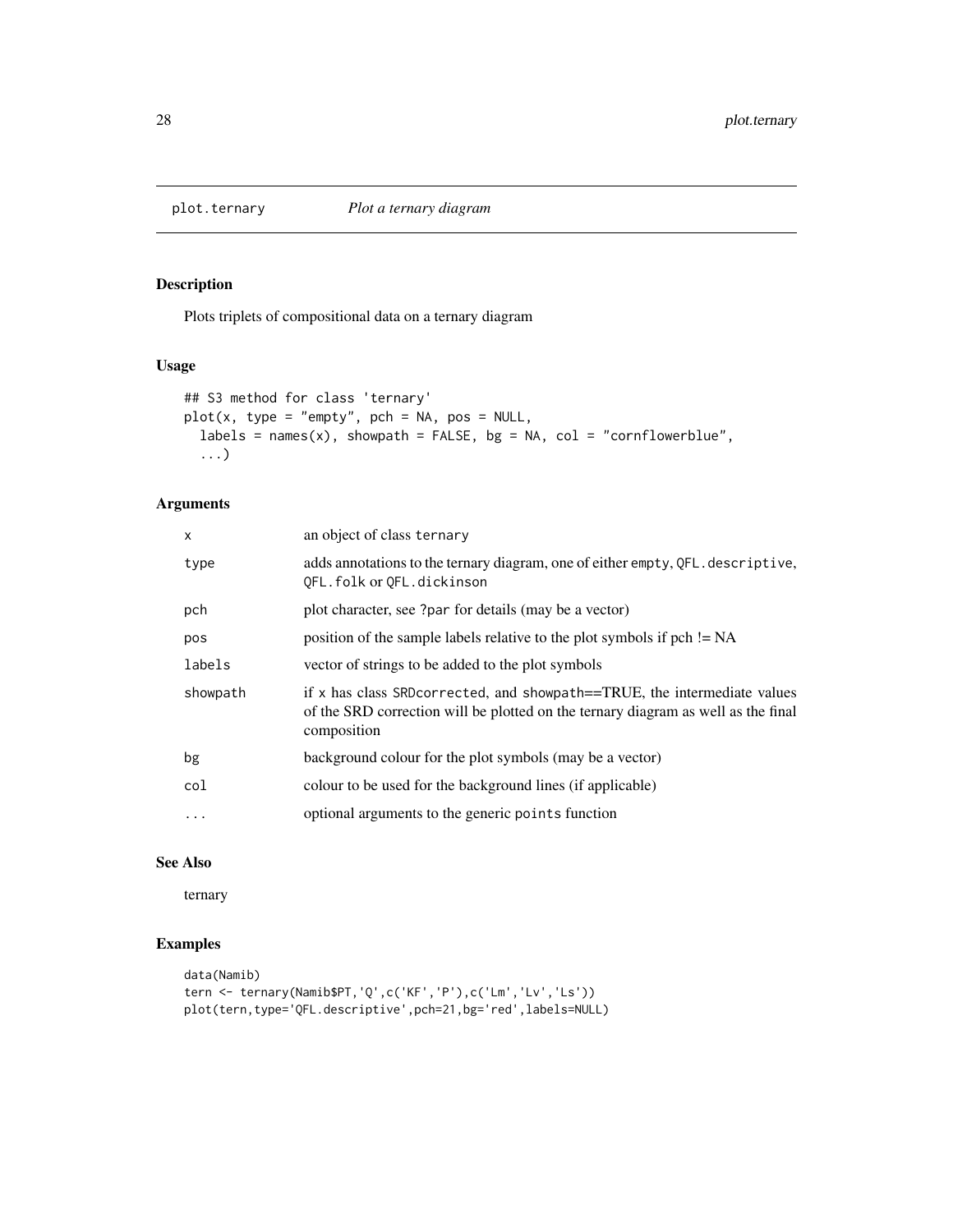<span id="page-28-0"></span>

Given a number of input datasets, this function performs an MDS analysis on each of these and the feeds the resulting configurations into the GPA() function.

#### Usage

procrustes(...)

# Arguments

... a sequence of datasets of classes distributional and compositional

#### Value

an object of class GPA, i.e. a list containing the following items: points: a two column vector with the coordinates of the group configuration

labels: a list with the sample names

# Author(s)

Pieter Vermeesch

#### References

Gower, J.C. (1975). Generalized Procrustes analysis, Psychometrika, 40, 33-50.

# See Also

GPA

```
data(Namib)
gpa <- procrustes(Namib$DZ,Namib$HM)
plot(gpa)
```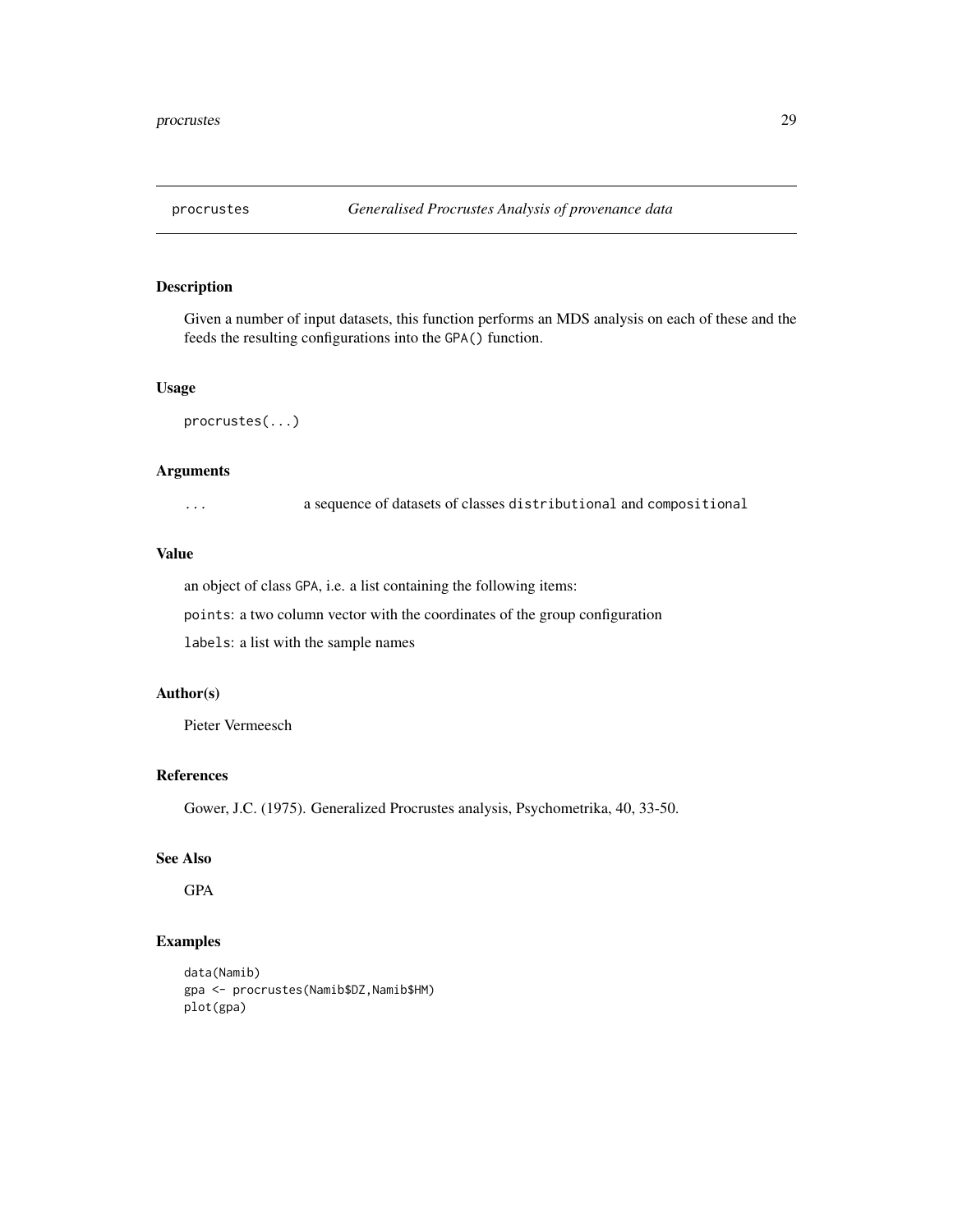<span id="page-29-0"></span>

For those less familiar with the syntax of the R programming language, the provenance() function provides a user-friendly way to access the most important functionality in the form of a menu-based query interface. Further details and examples are provided on [http://provenance.](http://provenance.london-geochron.com) [london-geochron.com](http://provenance.london-geochron.com)

#### Usage

provenance()

# Author(s)

Pieter Vermeesch

#### References

Vermeesch, P., Resentini, A. and Garzanti, E., an R package for statistical provenance analysis, Sedimentary Geology, doi:10.1016/j.sedgeo.2016.01.009.

# See Also

<http://provenance.london-geochron.com>

read.compositional *Read a .csv file with categorical data*

#### Description

Reads a data table containing categorical data (e.g. petrographic, heavy mineral or geochemical data)

#### Usage

```
read.compositional(fname, method = NULL, colmap = "rainbow")
```
#### Arguments

| fname  | a string with the path to the .csv file                                                                                                                                                                        |  |
|--------|----------------------------------------------------------------------------------------------------------------------------------------------------------------------------------------------------------------|--|
| method | either "bray" (for the Bray-Curtis distance) or "aitchison" (for Aitchison's cen-<br>tral logratio distance). If omitted, the function defaults to 'aitchison', unless<br>there are zeros present in the data. |  |
| colmap | an optional string with the name of one of R's built-in colour palettes (e.g.,<br>heat.colors, terrain.colors, topo.colors, cm.colors), which are to be used for plot-<br>ting the data.                       |  |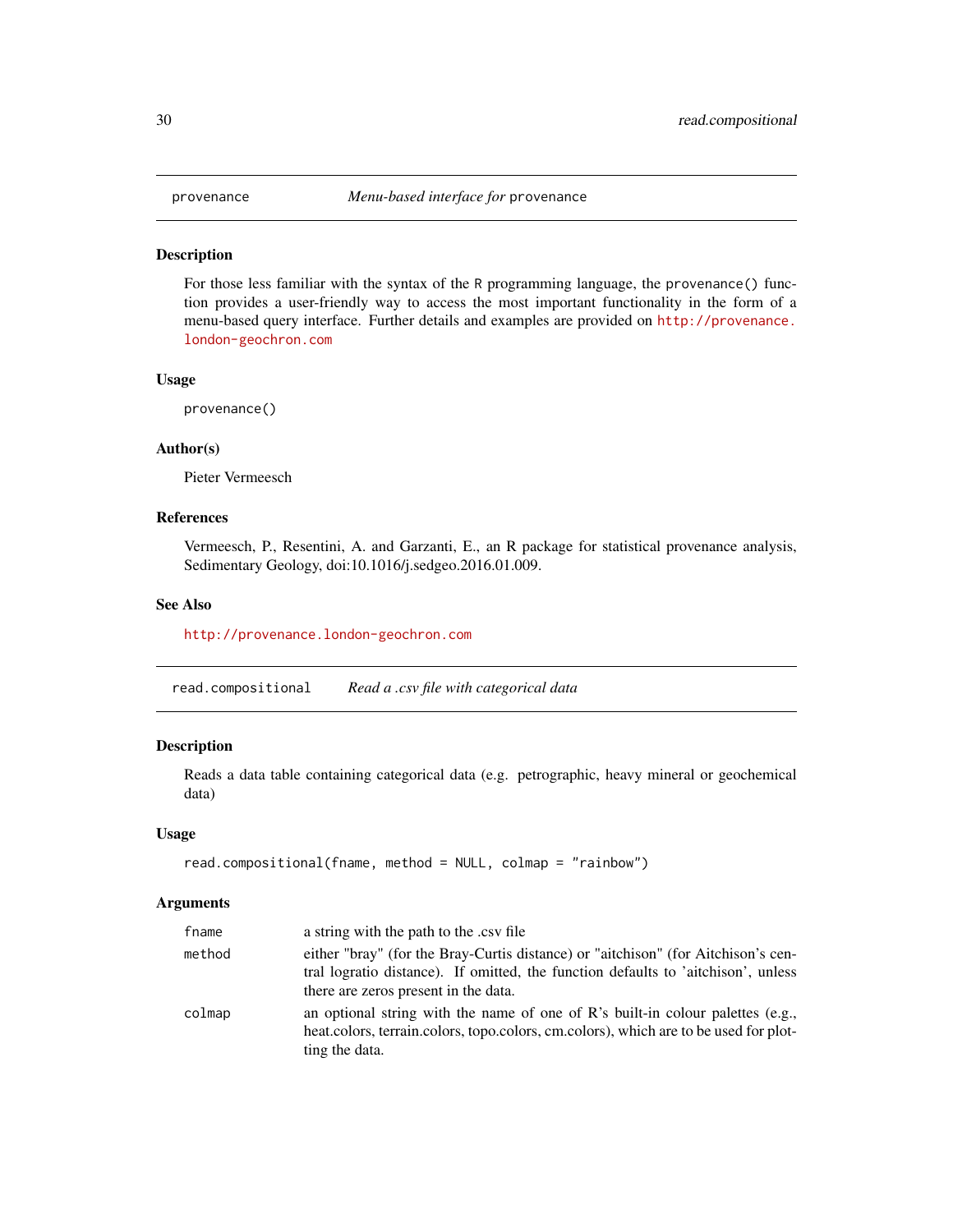#### <span id="page-30-0"></span>read.densities 31

# Value

an object of class compositional, i.e. a list with the following items:

x: a data frame with the samples as rows and the categories as columns

method: either "aitchison" (for Aitchison's centred logratio distance) or "bray" (for the Bray-Curtis distance)

# Examples

```
fname <- system.file("Major.csv",package="provenance")
Major <- read.compositional(fname)
plot(PCA(Major))
```
# Description

Reads a data table containing densities to be used for hydraulic sorting corrections (minsorting and srd functions)

#### Usage

```
read.densities(fname)
```
# Arguments

fname a string with the path to the .csv file

# Value

a vector with mineral and rock densities

```
data(Namib,densities)
N8 <- subset(Namib$HM,select="N8")
distribution <- minsorting(N8,densities,phi=2,sigmaphi=1,medium="air",by=0.05)
plot(distribution)
```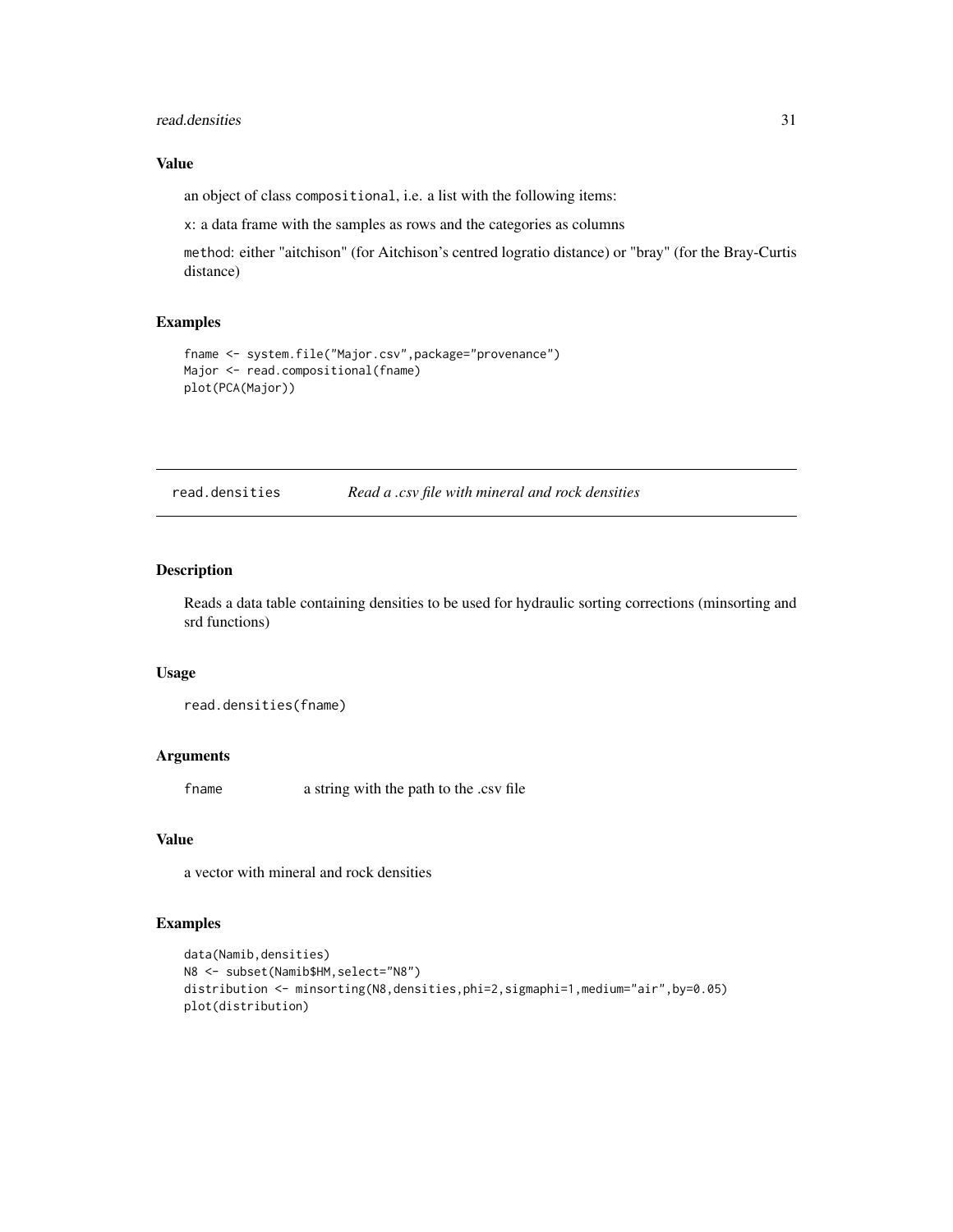<span id="page-31-0"></span>read.distributional *Read a .csv file with continuous (detrital zircon) data*

#### Description

Reads a data table containing continuous data (e.g. detrital zircon ages)

#### Usage

```
read.distributional(fname, errorfile = NA, method = "KS",
 xlab = "age [Ma]", colmap = "rainbow")
```
# Arguments

| fname     | the path of a .csv file with the input data, arranged in columns.                                                                                                                                                                                                                                                                                                                                                    |  |
|-----------|----------------------------------------------------------------------------------------------------------------------------------------------------------------------------------------------------------------------------------------------------------------------------------------------------------------------------------------------------------------------------------------------------------------------|--|
| errorfile | the (optional) path of a .csv file with the standard errors of the input data, ar-<br>ranged by column in the same order as fname. Must be specified if the data are<br>to be compared with the Sircombe-Hazelton dissimilarity.                                                                                                                                                                                     |  |
| method    | an optional string specifying the dissimilarity measure which should be used for<br>comparing this with other datasets. Should be one of either "KS" (for Kolmogorov-<br>Smirnov) or "SH" (for Sircombe and Hazelton). If method = "SH", then<br>errorfile should be specified. If method = "SH" and errorfile is unspeci-<br>fied, then the program will default back to the Kolmogorov-Smirnov dissimilar-<br>ity. |  |
| xlab      | an optional string specifying the nature and units of the data. This string is used<br>to label kernel density estimates.                                                                                                                                                                                                                                                                                            |  |
| colmap    | an optional string with the name of one of R's built-in colour palettes (e.g.,<br>heat.colors, terrain.colors, topo.colors, cm.colors), which are to be used for plot-<br>ting the data.                                                                                                                                                                                                                             |  |

# Value

an object of class distributional, i.e. a list with the following items:

x: a named list of vectors containing the numerical data for each sample

err: an (optional) named list of vectors containing the standard errors of x

method: either "KS" (for Kolmogorov-Smirnov) or "SH" (for Sircombe Hazelton)

breaks: a vector with the locations of the histogram bin edges

xlab: a string containing the label to be given to the x-axis on all plots

```
agefile <- system.file("DZ.csv",package="provenance")
errfile <- system.file("DZerr.csv",package="provenance")
DZ <- read.distributional(agefile,errfile)
plot(KDE(DZ$x$N1))
```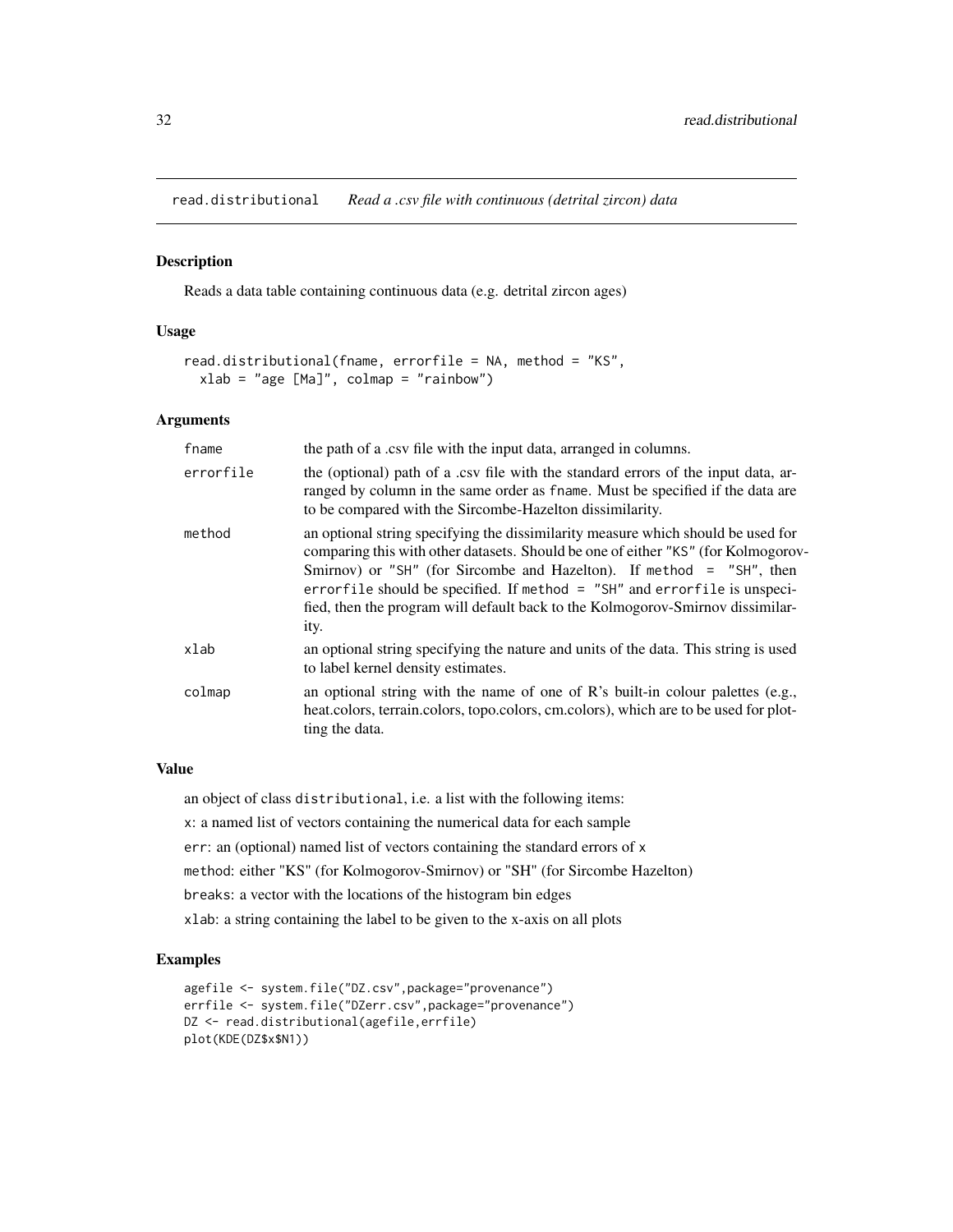<span id="page-32-0"></span>

Restore the detrital composition back to a specified source rock density (SRD)

# Usage

 $restore(X, dens, target = 2.71)$ 

#### Arguments

| X      | an object of class compositional       |  |
|--------|----------------------------------------|--|
| dens   | a vector of rock and mineral densities |  |
| target | the target density (in g/cm3)          |  |

# Value

an object of class SRDcorrected, i.e. an object of class compositional which is a daughter of class compositional containing the restored composition, plus one additional member called restoration, containing the intermediate steps of the SRD correction algorithm.

#### Author(s)

Alberto Resentini and Pieter Vermeesch

#### References

Garzanti E, Ando, S and Vezzoli, G. "Settling equivalence of detrital minerals and grain-size dependence of sediment composition." Earth and Planetary Science Letters 273.1 (2008): 138-151.

#### See Also

minsorting

```
data(Namib,densities)
rescomp <- restore(Namib$PTHM,densities,2.71)
HMcomp <- c("zr","tm","rt","sph","ap","ep","gt",
            "st","amp","cpx","opx")
amcomp <- amalgamate(rescomp,Plag="P",HM=HMcomp,Opq="opaques")
plot(ternary(amcomp),showpath=TRUE)
```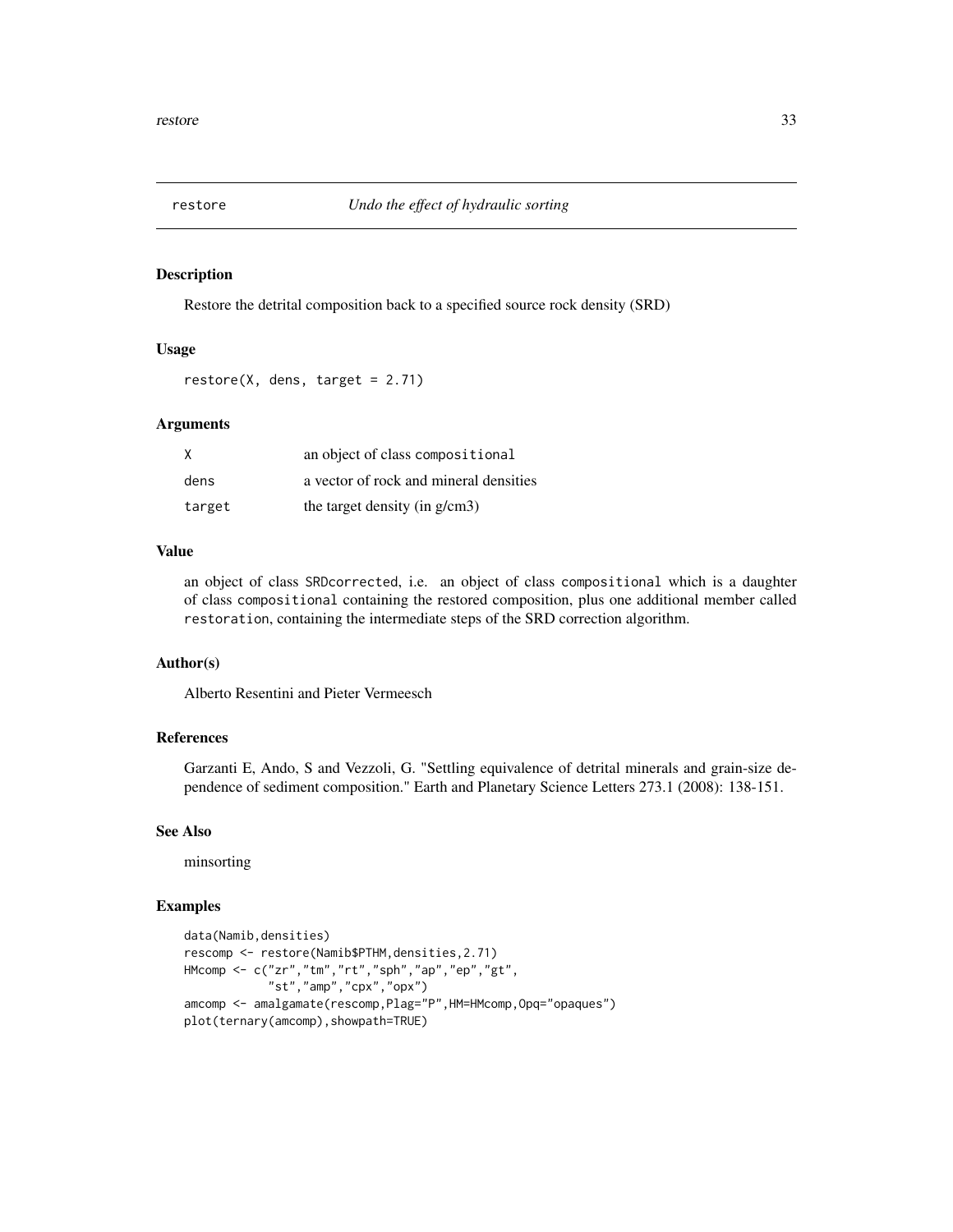<span id="page-33-0"></span>

Calculates Sircombe and Hazelton's L2 distance between the Kernel Functional Estimates (KFEs, not to be confused with Kernel Density Estimates!) of two samples with specified analytical uncertainties

#### Usage

SH.diss $(x, i, j, c.com = 0)$ 

# Arguments

| x     | an object of class distributional                     |
|-------|-------------------------------------------------------|
| i     | index of the first sample                             |
| j     | index of the second sample                            |
| c.con | smoothing bandwidth of the kernel functional estimate |

# Value

a scalar value expressing the L2 distance between the KFEs of samples i and j

## Author(s)

Keith Sircombe and Martin Hazelton

#### References

Sircombe, K. N., and M. L. Hazelton. "Comparison of detrital zircon age distributions by kernel functional estimation." Sedimentary Geology 171.1 (2004): 91-111.

#### See Also

KS.diss

```
datfile <- system.file("DZ.csv",package="provenance")
errfile <- system.file("DZerr.csv",package="provenance")
DZ <- read.distributional(datfile,errfile)
d <- SH.diss(DZ,1,2)
print(d)
```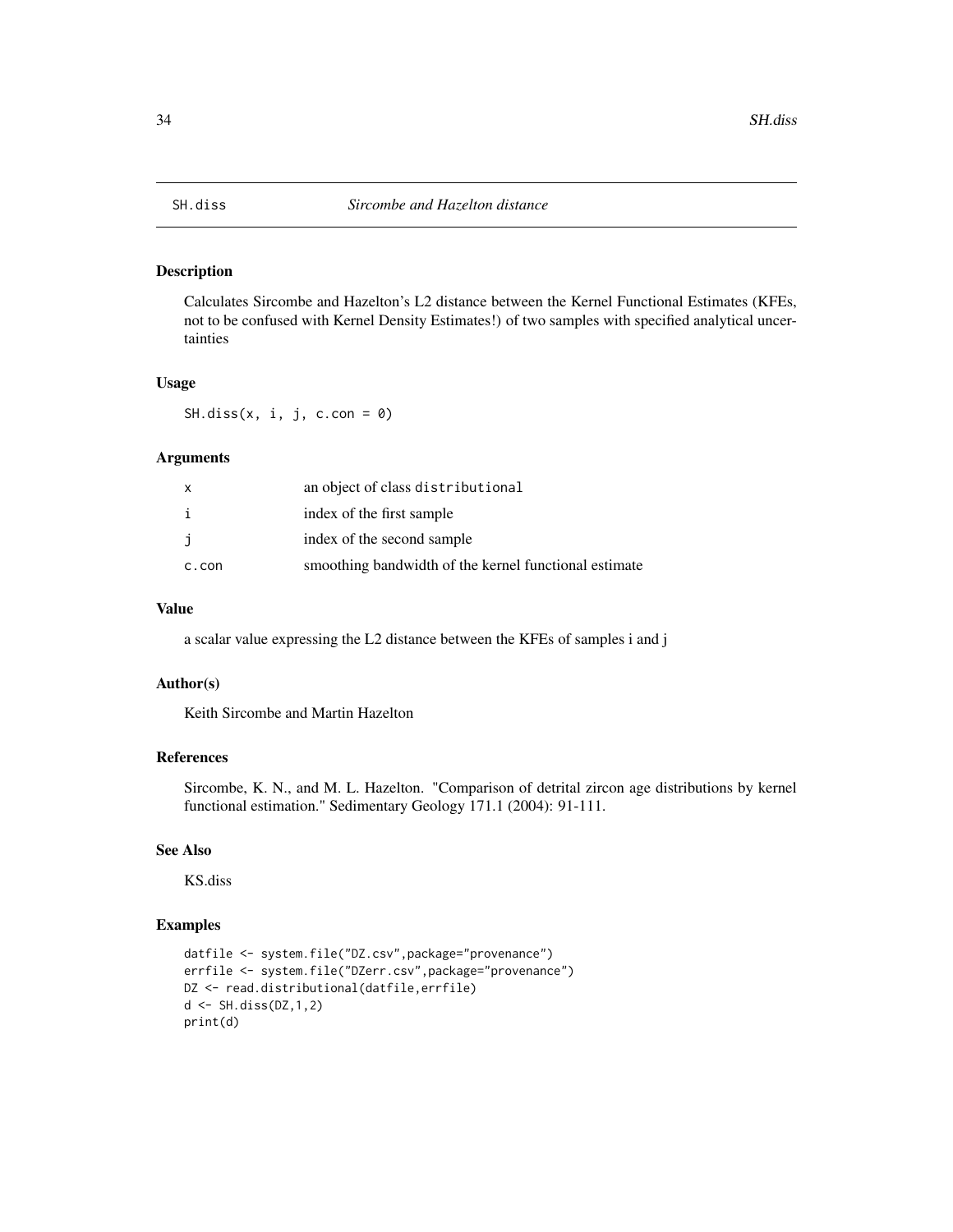<span id="page-34-0"></span>subset.compositional *Get a subset of compositional data*

#### Description

Return a subset of provenance data according to some specified indices

# Usage

```
## S3 method for class 'compositional'
subset(x, subset = NULL, select = NULL,components = NULL, ...)
```
# Arguments

| x          | an object of class compositional                                                              |
|------------|-----------------------------------------------------------------------------------------------|
| subset     | logical expression indicating elements or rows to keep: missing values are taken<br>as false. |
| select     | a vector of sample names.                                                                     |
| components | a vector specifying a subcomposition                                                          |
| $\ddotsc$  | optional arguments for the generic subset function                                            |

#### Value

an object of class compositional

#### See Also

read.compositional

subset.distributional *Get a subset of distributional data*

# Description

Return a subset of provenance data according to some specified indices

# Usage

```
## S3 method for class 'distributional'
subset(x, subset = NULL, select = NULL, ...)
```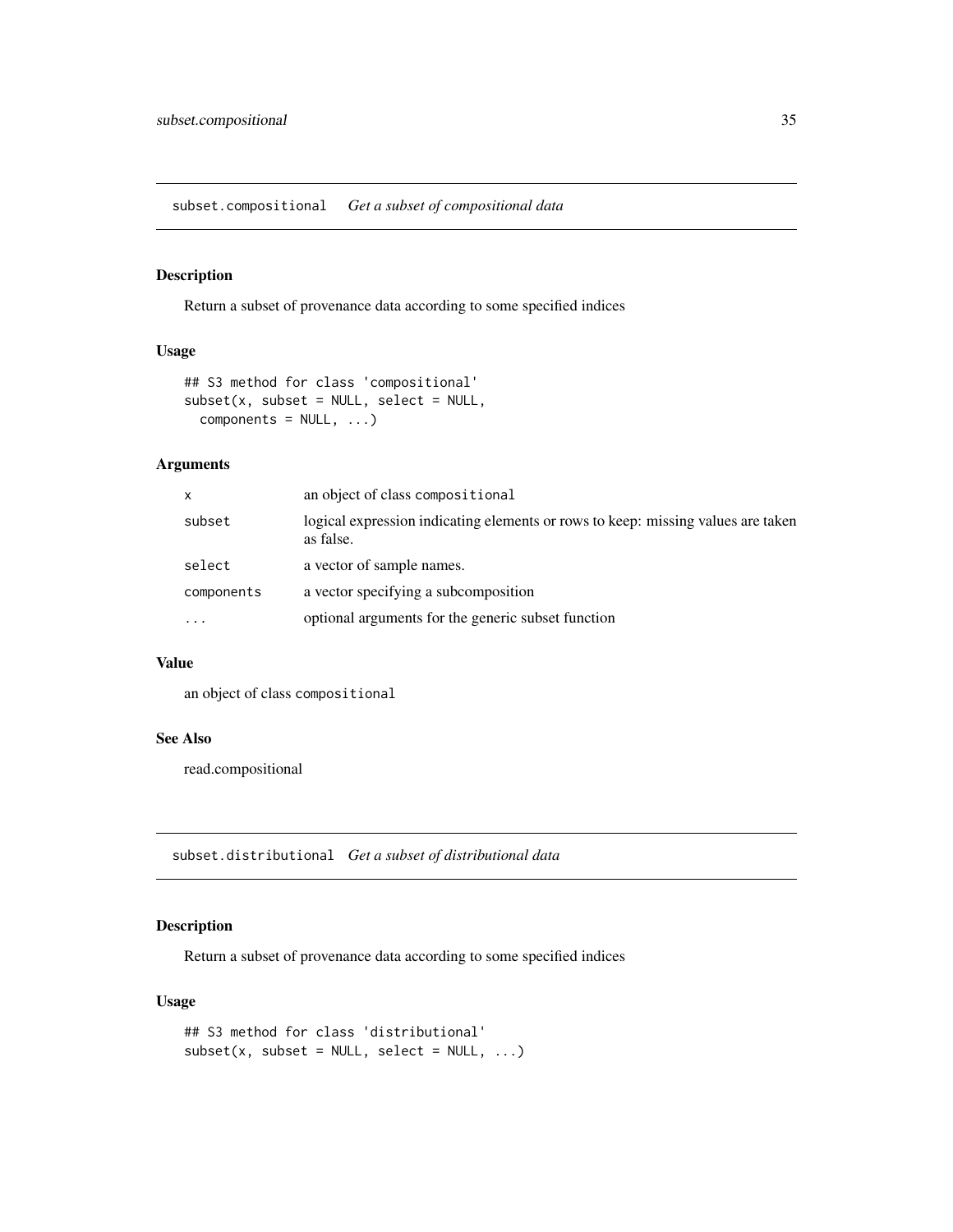# <span id="page-35-0"></span>Arguments

| X        | an object of class distributional                                                             |
|----------|-----------------------------------------------------------------------------------------------|
| subset   | logical expression indicating elements or rows to keep: missing values are taken<br>as false. |
| select   | a vector of sample names                                                                      |
| $\cdots$ | optional arguments for the generic subset function                                            |

#### Value

an object of class distributional

# See Also

read.distributional

# Examples

```
data(Namib)
coast <- subset(Namib$HM,select=c("N1","N2","T8","T13","N12","N13"))
summaryplot(coast,ncol=2)
```

|  | summaryplot | Joint plot of several provenance datasets |  |
|--|-------------|-------------------------------------------|--|
|--|-------------|-------------------------------------------|--|

#### Description

Arranges kernel density estimates and pie charts in a grid format

# Usage

summaryplot $(..., \text{ ncol} = 1)$ 

# Arguments

| $\cdots$ | a sequence of datasets of class compositional, KDEs, or distributional |
|----------|------------------------------------------------------------------------|
| ncol     | the number of columns                                                  |

# Value

a summary plot of all the data comprised of KDEs for the datasets of class KDEs, pie charts for those of class compositional and histograms for those of class distributional.

#### See Also

KDEs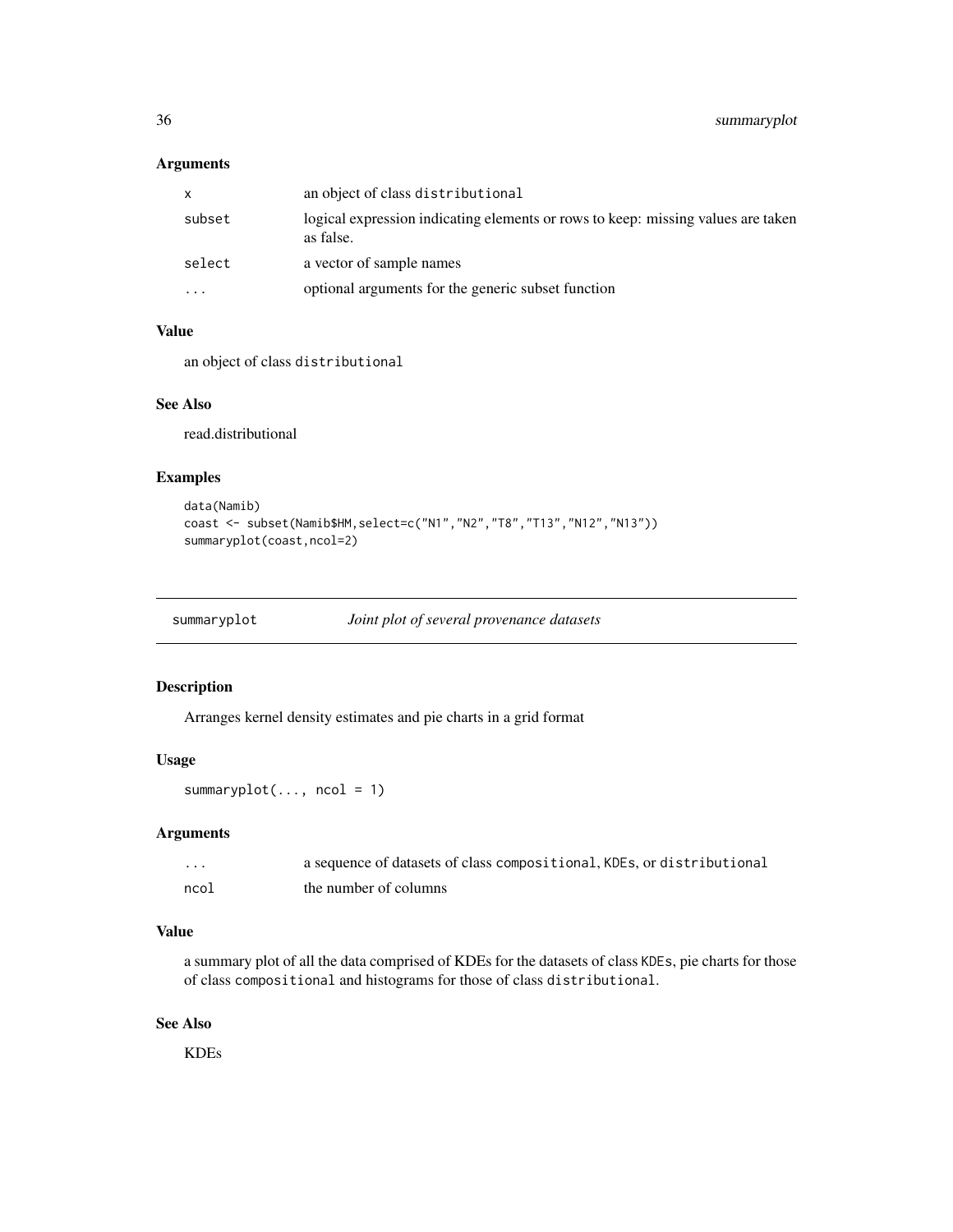#### <span id="page-36-0"></span>ternary 37

# Examples

```
data(Namib)
KDEs <- KDEs(Namib$DZ,0,3000)
summaryplot(KDEs,Namib$HM,Namib$PT,ncol=2)
```
#### ternary *Define a ternary composition*

# Description

Create an object of class ternary

# Usage

 $ternary(X, x = NULL, y = NULL, z = NULL)$ 

# Arguments

| X | an object of class compositional                                                                                                                                               |
|---|--------------------------------------------------------------------------------------------------------------------------------------------------------------------------------|
| X | string or a vector of strings indicating the variables making up the first sub-<br>composition of the ternary system. If omitted, the first component of X is used<br>instead. |
| У | second (set of) variables                                                                                                                                                      |
| z | third (set of) variables                                                                                                                                                       |

# Value

an object of class ternary, i.e. a list containing:

x: a three column matrix (or vector) of ternary compositions.

and (if X is of class SRDcorrected)

restoration: a list of intermediate ternary compositions inherited from the SRD correction

#### See Also

restore

```
data(Namib)
tern <- ternary(Namib$PT,c('Q'),c('KF','P'),c('Lm','Lv','Ls'))
plot(tern,type="QFL")
```